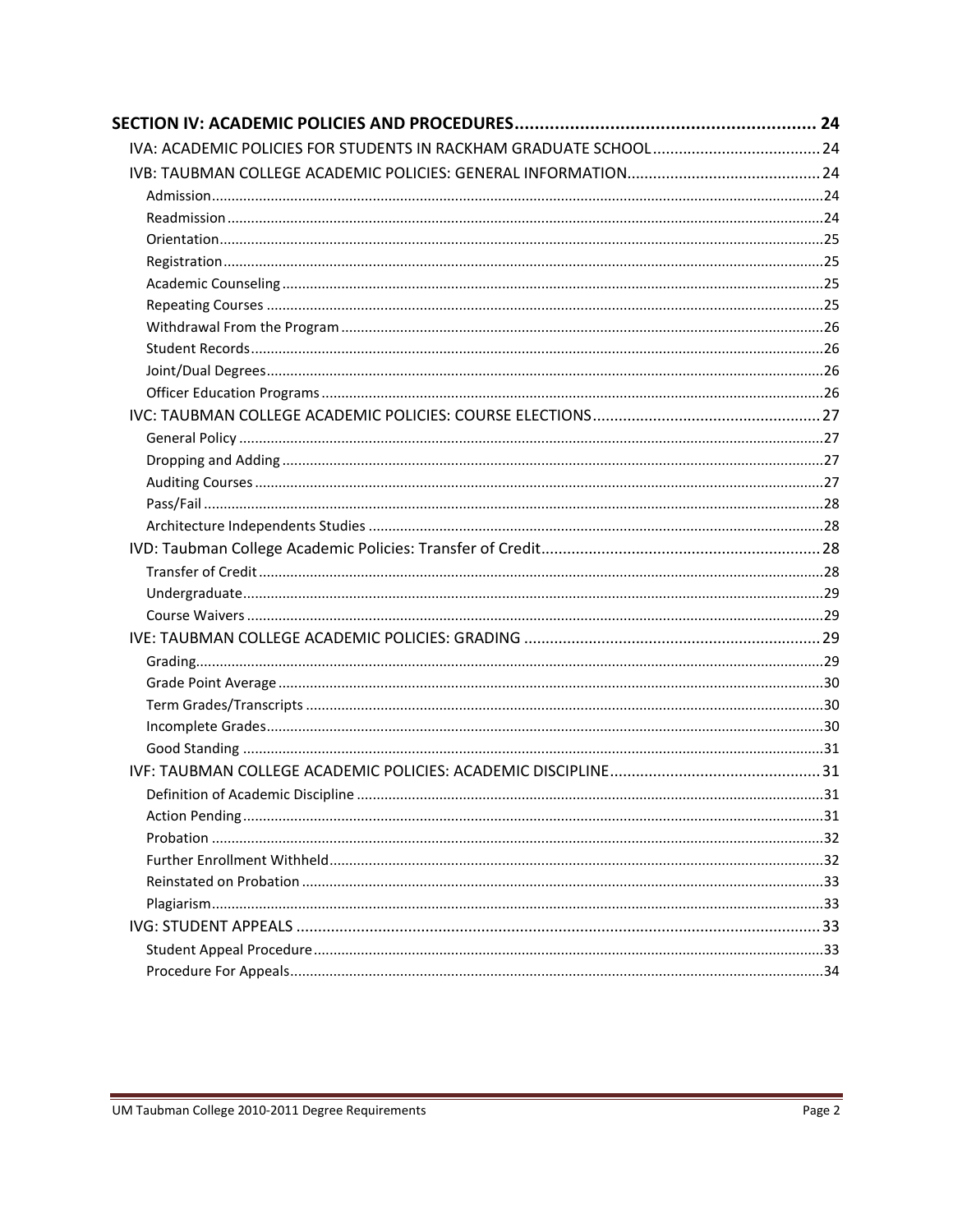# **SECTION I: ARCHITECTURE DEGREES**

## **General information: Check your degree status online**

Wolverine Access is the best place to monitor your degree status. To access, visit wolverineaccess.umich.edu and login following this path:

- Student business
- Degree progress
- My academic requirements

# **IA: UNDERGRADUATE ARCHITECTURE**

#### **Bachelor of Science in Architecture Degree Requirements**

In order to qualify for the Bachelor of Science degree, a student must meet the following requirements:

- 1. Complete a minimum of 120 credit hours, of which a minimum of 50 credit hours, including a minimum of 45 credit hours in architecture courses, must be earned while the student is enrolled in Taubman College
- 2. Complete all required courses and distribution requirements specified for the freshman and sophomore years and all required architecture courses specified for the junior and senior years, as listed under "Sample Schedule."
- 3. Earn a passing grade (C- or better) in each required architecture course, in each required preprofessional course (art, English, mathematics, and physics), and in each course used to fulfill liberal arts distribution requirements (digital media arts, humanities, natural sciences, and social sciences).
- 4. Earn a minimum cumulative grade point average of 2.0 (C) for all required architecture courses.
- 5. Earn a minimum cumulative grade point average of 2.0 (C) for all courses taken while enrolled in the college.

All students expecting to receive the B.S. degree are required to apply to graduate on Wolverine Access. This should be done at least three months in advance of the expected date of graduation. Students who meet this deadline will have their names published in the Commencement Program. Faculty advisors and administrators can assist students in planning their course schedules, but the student is ultimately responsible for meeting all program and degree requirements. If degree requirements are not completed for the commencement period to which the student has applied on Wolverine Access, a student must apply again on Wolverine Access to be considered for graduation at a subsequent commencement date.

\*Sample schedules for all programs available at taubmancollege.umich.edu/programs

# **Bachelor of Science in Architecture Core Courses** Arch 312 Architectural Design UG1 \_\_\_\_\_\_\_\_\_\_\_\_\_\_\_\_\_\_\_\_\_\_\_\_\_\_\_\_\_\_\_\_\_\_\_\_\_\_\_\_\_\_\_\_\_\_ 6 Arch 322 Architectural Design UG2 \_\_\_\_\_\_\_\_\_\_\_\_\_\_\_\_\_\_\_\_\_\_\_\_\_\_\_\_\_\_\_\_\_\_\_\_\_\_\_\_\_\_\_\_\_\_ 6

#### UM Taubman College 2010-2011 Degree Requirements **Page 3** and Page 3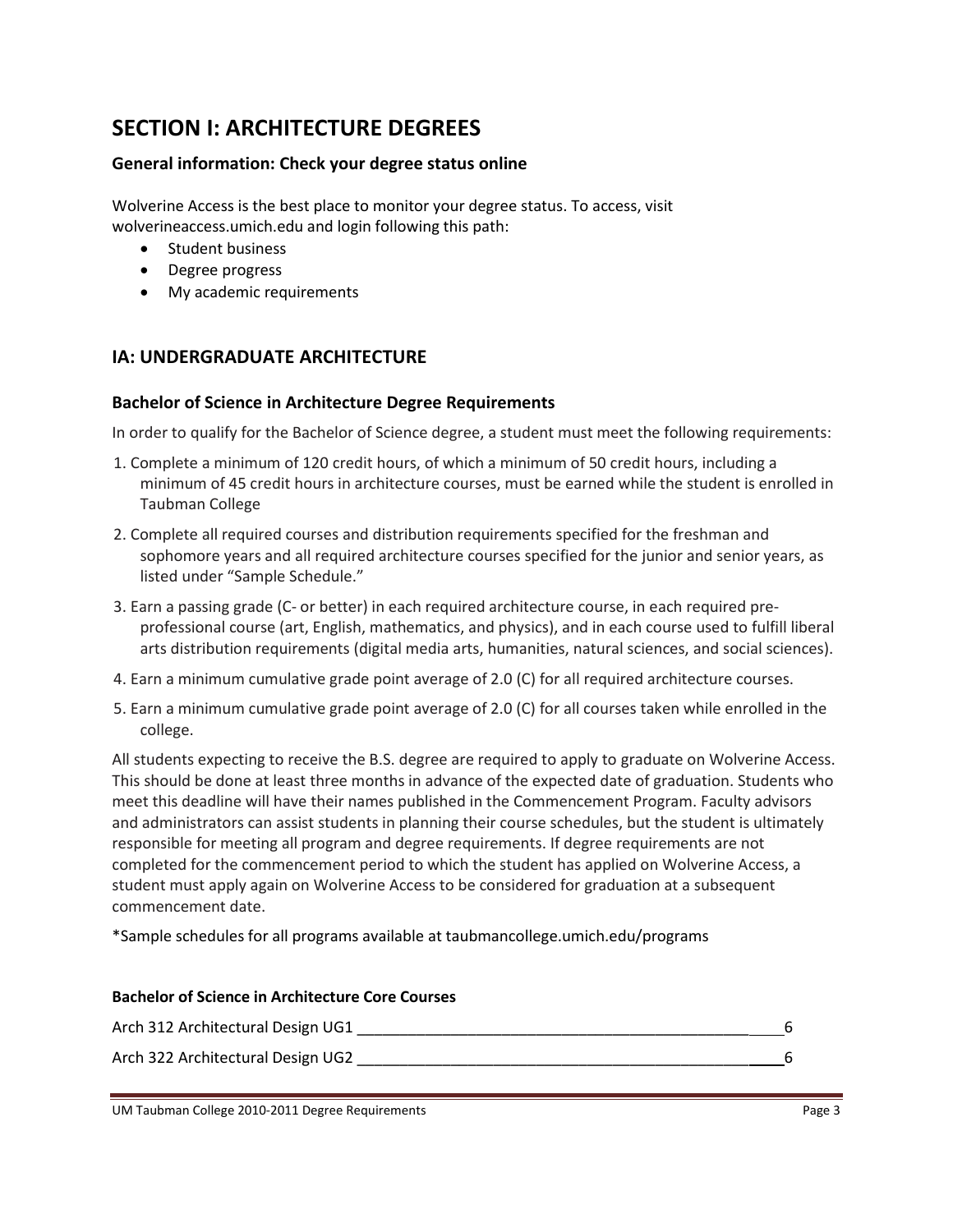| $\frac{3}{2}$ |
|---------------|

\*If these courses were not taken prior to entering the program they must be completed during your studies in the Architecture Program.

# **IB: MASTER OF ARCHITECTURE (M.Arch)**

## **2G Master of Architecture Degree Requirements**

In order to qualify for the 2G option Master of Architecture Degree, a student must complete all 60 credit hours in architecture and related professional fields (i.e., planning, landscape architecture, natural resources, public health, engineering, business administration, and other), including a minimum of 36 credit hours of 500/600 level architecture courses.

Specifically, a student must complete:

- Four courses (24 credit hours) of architectural design (Arch 552, Arch 562, Arch 662, Arch 672). Spring half-term Architectural Design can not be counted as one of the required design courses
- Five courses (15 credit hours) of specific required architecture courses (Arch 516—Architectural Representation, Arch 572—Architectural Theory and Criticism, Arch 583—Professional Practice, Arch 589—Site Planning, and Arch 660—Thesis Development Seminar)
- One course (3 credit hours) selected from 500/600 level History of Architecture courses as indicated in the Index of Architecture Program Courses at the end of this section
- One course (3 credit hours) selected from 500/600 level environmental technology courses as indicated in the Index of Architecture Program Courses at the end of this section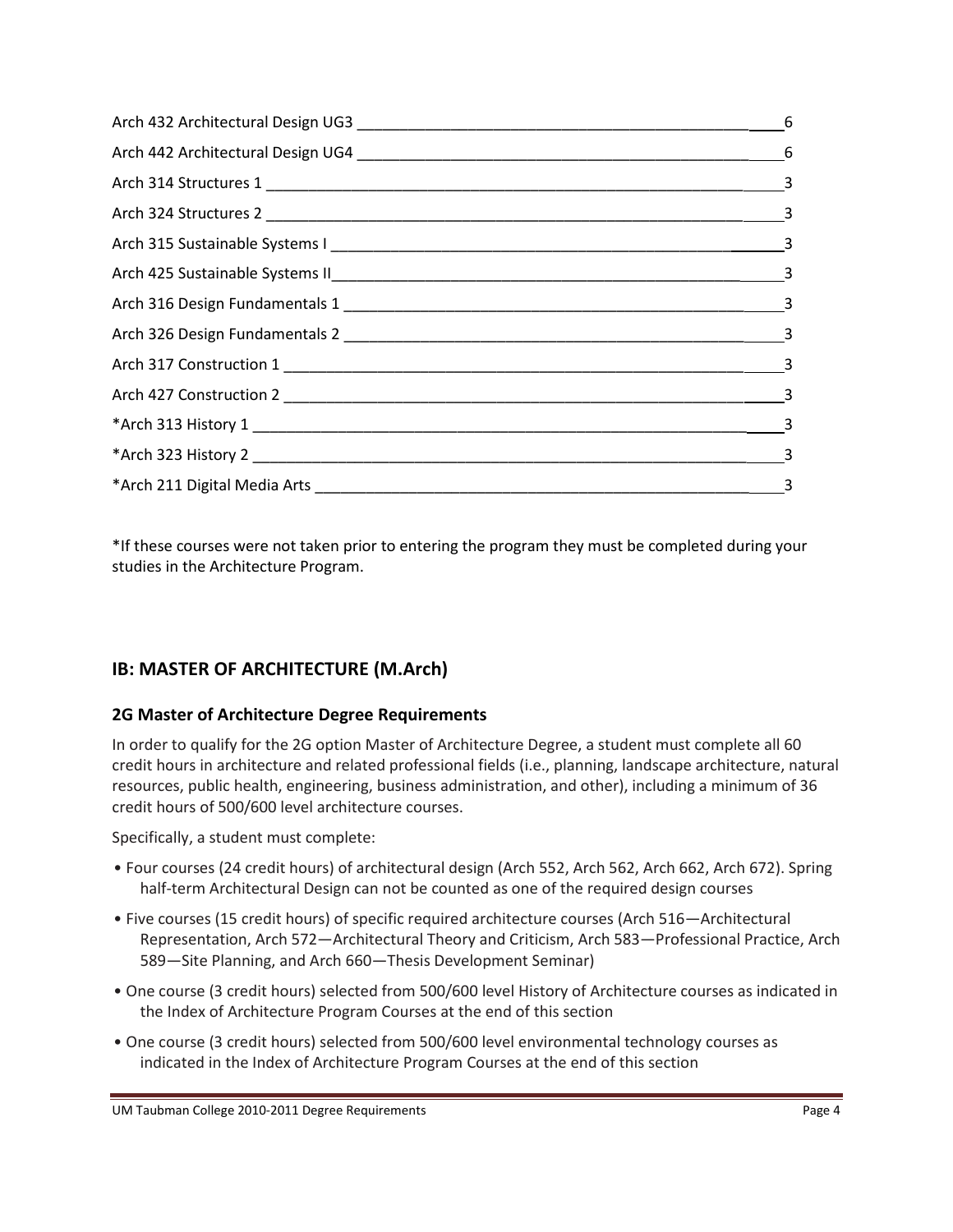- One course (3 credit hours) selected from 500/600 level Structures courses as indicated in the Index of Architecture Program Courses at the end of this section
- Two courses (6 credit hours) of 500/600 level elective architecture courses
- Two courses (6 credit hours) of non-architecture cognate courses, not cross-listed with architecture courses and ordinarily at the graduate level
- \*Sample schedules for all programs available at taubmancollege.umich.edu/programs>

#### **Important Notes about M.Arch Degree Requirements:**

- It is strongly recommended that all required courses (Arch 516, Arch 572, Arch 583, Arch 589, and the required courses in Architectural History, Environmental Technology, and Structures) be taken in the terms suggested in the 2G M.Arch. sample schedule online. Class sizes are limited and those students taking a required course out of the suggested sequence may find that space in some required courses is not available in the preferred term.
- No more than six hours of Tutorial Studies (Arch 593 and Arch 600) can be counted toward the 60 hour minimum.
- Students who enter the first year of the 2G option may not elect required undergraduate architecture courses for credit.
- The one credit hour courses, Arch 993 Teaching Methods for GSIs, and Arch 690 Architectural Curriculum Practical Training, cannot be counted towards graduation requirements.
	- ELI 530 does not count toward the required 60 credit hours.

A student must complete the 60 credit hours required for the M.Arch. degree with a cumulative GPA of 3.0 or above and with a grade of C- or better in each required architecture course. Those students earning a cumulative GPA of 3.8 and above shall graduate with high distinction; students earning a GPA of 3.6 to 3.79 shall graduate with distinction. These honors will be entered on the students' transcript and diploma.

The student's faculty advisor must approve all course elections, including cognates and 500/600 level architecture courses, on a program planning form. The program planning form is placed on file with the college registrar and is used to finalize degree requirements at the time of graduation. In addition, all students expecting the 2G option: Master of Architecture Degree are required to apply to graduate on Wolverine Access. This should be done at least three months in advance of the expected date of graduation. Students who meet this deadline will have their names published in the commencement program. Faculty advisors and administrators can assist a student in planning course schedules, but the student is ultimately responsible for meeting all program and degree requirements. If degree requirements are not completed for the commencement period to which the diploma application has been filed, a student must complete a new diploma application to be considered for graduation at a subsequent commencement date.

#### **2G Core Courses**

Arch 552 2G1 Studio 2014 - 2021 - 2022 2G1 Studio 2022 2G1 Studio 2022 2G1 Studio 2022 2G1 Studio 2022 2G1 Stu

UM Taubman College 2010-2011 Degree Requirements **Page 5** and College 3 and College 5 and College 5 and Page 5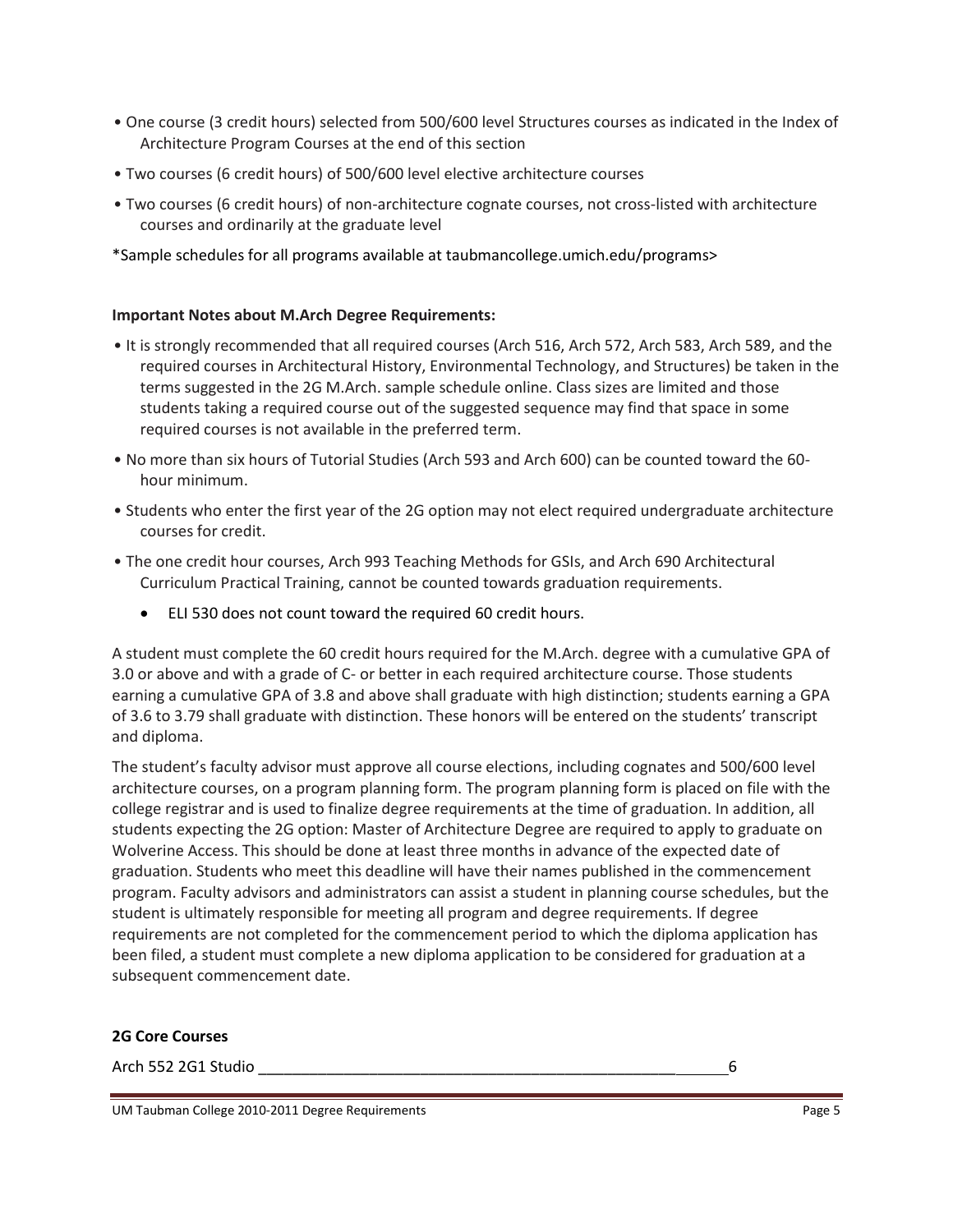|                                                                                                                                                                                                                                | $6\overline{6}$ |
|--------------------------------------------------------------------------------------------------------------------------------------------------------------------------------------------------------------------------------|-----------------|
|                                                                                                                                                                                                                                |                 |
|                                                                                                                                                                                                                                |                 |
|                                                                                                                                                                                                                                |                 |
|                                                                                                                                                                                                                                | $\sim$ 3        |
| Arch 589 Site Planning 2008 and 2009 and 2009 and 2009 and 2009 and 2009 and 2009 and 2009 and 2009 and 2009 and 2009 and 2009 and 2009 and 2009 and 2009 and 2009 and 2009 and 2009 and 2009 and 2009 and 2009 and 2009 and 2 |                 |
|                                                                                                                                                                                                                                | $\sim$ 3        |
|                                                                                                                                                                                                                                |                 |

# **3G Master of Architecture Degree Requirements**

In order to qualify for the 3G option Master of Architecture degree, a student must complete a minimum of 105 credit hours while enrolled in Taubman College.

Specifically a student must complete:

- Three Architectural Design courses (Arch 402, Arch 412, and Arch 422), one course in Design Fundamentals (Arch 416), one course in History of Architecture (Arch 413), two courses in Construction (Arch 417 and Arch 527), two courses in Structures (Arch 314, Arch 324) and two courses in Sustainable Systems (Arch 315, Arch 425)
- Four courses (24 credit hours) of Architectural Design (Arch 552, Arch 562, Arch 662, Arch 672). Spring half-term Architectural Design cannot be counted as one of the required design courses
- Five courses (15 credit hours) of specific required architecture courses (Arch 516—Architectural Representation, Arch 572—Architectural Theory and Criticism, Arch 583—Professional Practice, Arch 589—Site Planning, and Arch 660—Thesis Development Seminar)
- Two courses (6 credit hours) selected from 500/600-level History/Theory courses\*
- One course (3 credit hours) selected from 500/600-level Environmental Technology courses\*
- One course (3 credit hours) selected from 500/600-level Structures courses\*
- One course (3 credit hours) selected from 500/600-level Design Fundamentals courses\*
- Three courses (9 credit hours) selected from 500/600 level electives

#### **Notes:**

• Students should make every effort to take all required courses (Arch 516, Arch 572, Arch 583, and Arch 589) in the terms suggested in the sample schedule. Class sizes are limited and space may not be available in the preferred term for students taking required courses out of the preferred sequence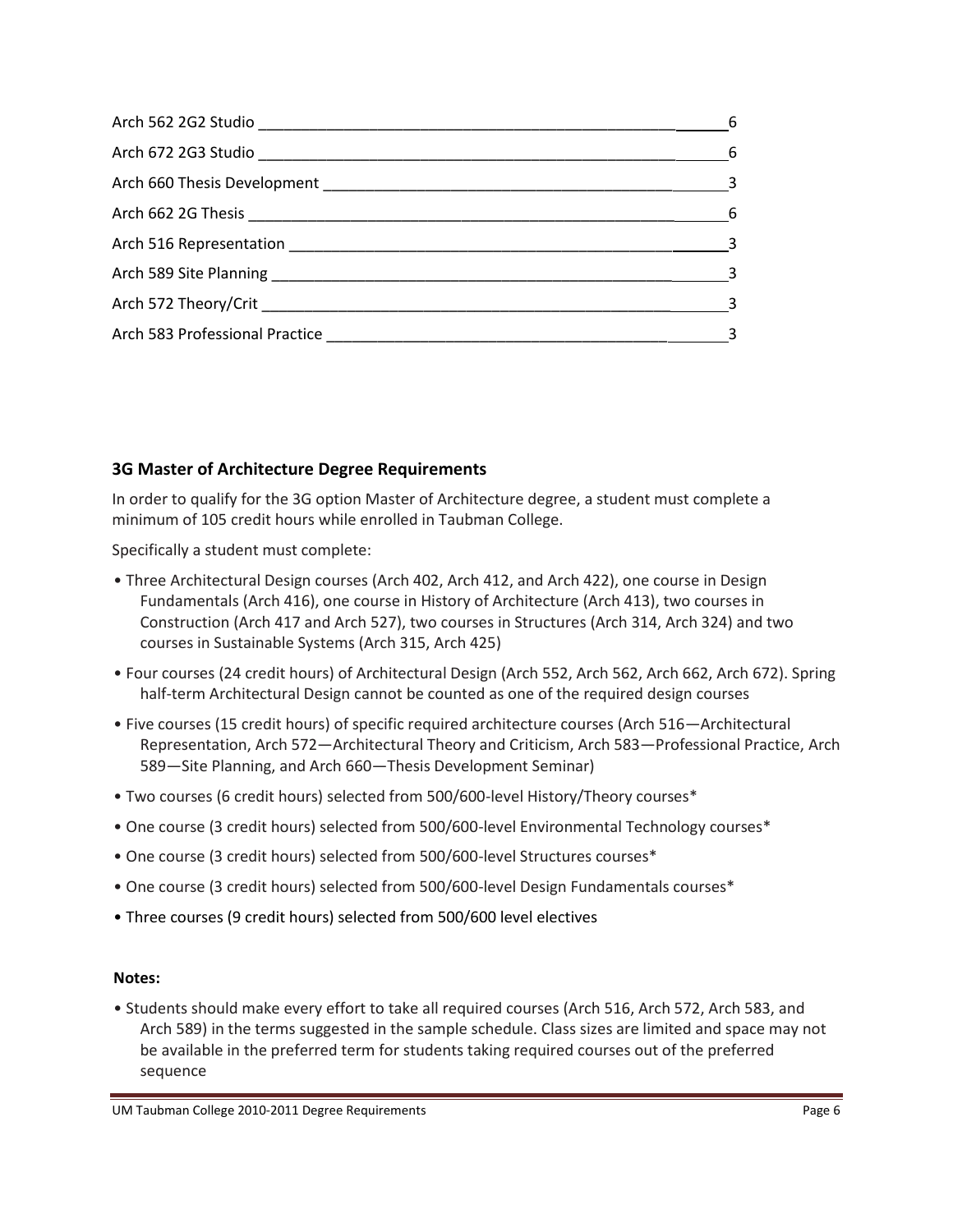- No more than six hours of tutorial studies (Arch 593, Arch 600) can be counted toward the 105-hour minimum
- The student must earn a cumulative GPA of 3.0 or above, with a grade of C- or better in each required architecture course
- All required 300- and 400-level architecture courses and a computer science course should be completed by the end of the second year
- All course elections must be approved by the student's faculty advisor on a 3G option program planning form. Policies regarding the diploma application and graduation honors are the same as those for other graduate students

\*Sample schedules for all programs available at taubmancollege.umich.edu/programs

#### **3G Core Courses**

| 6  |
|----|
| 6  |
| 6  |
| 6  |
| 6  |
|    |
|    |
| 6  |
|    |
|    |
|    |
|    |
|    |
|    |
|    |
|    |
|    |
|    |
| -3 |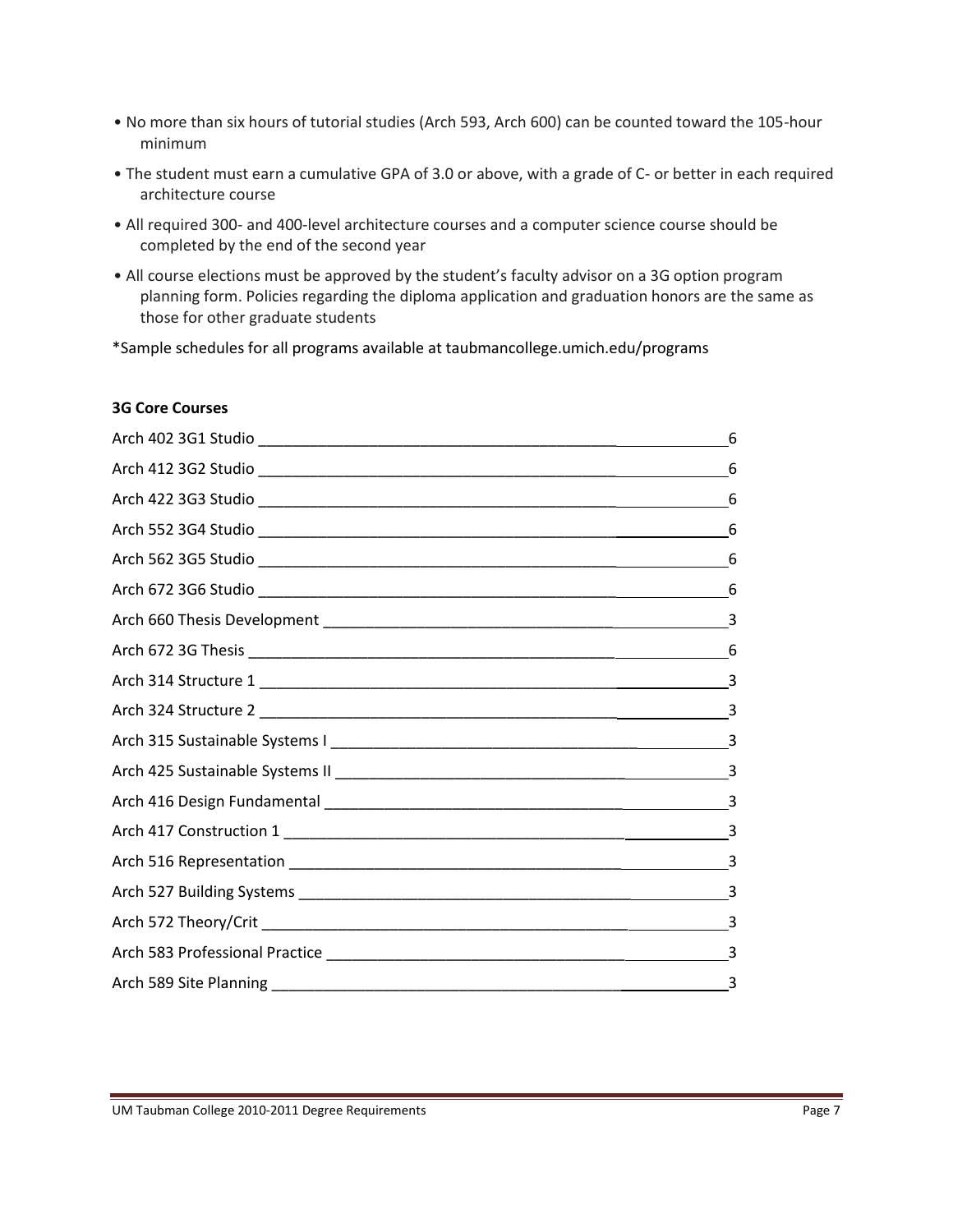# **IC: MASTER OF ARCHITECTURE DUAL DEGREES**

\*Sample schedules for all programs available at taubmancollege.umich.edu/programs

# **M. Arch/M.U.P Degree Requirements**

Students must register in the A. Alfred Taubman College of Architecture and Urban Planning and the Rackham Graduate School. Course elections should be identical in each unit for each semester. The dual M.Arch/M.U.P. degree requires the completion of a minimum of 84 credit hours. Specifically, a student must complete:

- 1. 36 credit hours of 500/600 level architecture courses, including four courses (24 hours) of architectural design (Arch 552, Arch 562, Arch 662, Arch 672)
- 2. Five courses (15 credit hours) of specific required architecture courses: (Arch 516—Architectural Representation, Arch 572—Architectural Theory and Criticism, Arch 583—Professional Practice, Arch 589—Site Planning, and Arch 660—Thesis Development Seminar)
- 3. One course (3 credit hours) in each of three subject areas—Architectural History, Environmental Technology, and Structures
- 4. 30 credit hours of graduate level urban planning courses, including all "core" course work unless waived by the instructor
- 5. Any additional cognate/elective courses needed to fulfill the 84 credit hour requirement

In addition, students who lack college-level economics and statistics must complete acceptable courses in these two areas. One, but not both, may be counted toward the 30 credit hours of graduate-level urban planning courses, provided it has been taken for graduate credit. A cumulative GPA of "B" must be earned in each unit and not more than 24 credit hours may be double-counted toward the two degrees.

Each unit maintains a separate transcript and either degree may be awarded independently, provided the requirements for the single degree have been met. Because enrollment in the dual program involves two separate units, it becomes the responsibility of the student to follow the academic policies and procedures of each.

# **M. Arch/M.U.D Degree Requirements**

The dual M.Arch/M.U.D. degree requires the completion of a minimum of 81 credit hours. Specifically, a student must complete:

- 1. 36 credits of 500/600 level architecture courses, including 4 courses (24 credits) of architectural design (Arch 552, Arch 562, Arch 662, and Arch 672)
- 2. 5 courses (15 credits) of specific required architecture courses (Arch 516, Arch 572, Arch 583, Arch 589, and Arch 660)
- 3. 1 course (3 credits) in each of three subject areas: Architectural History, Environmental Technology, and Structures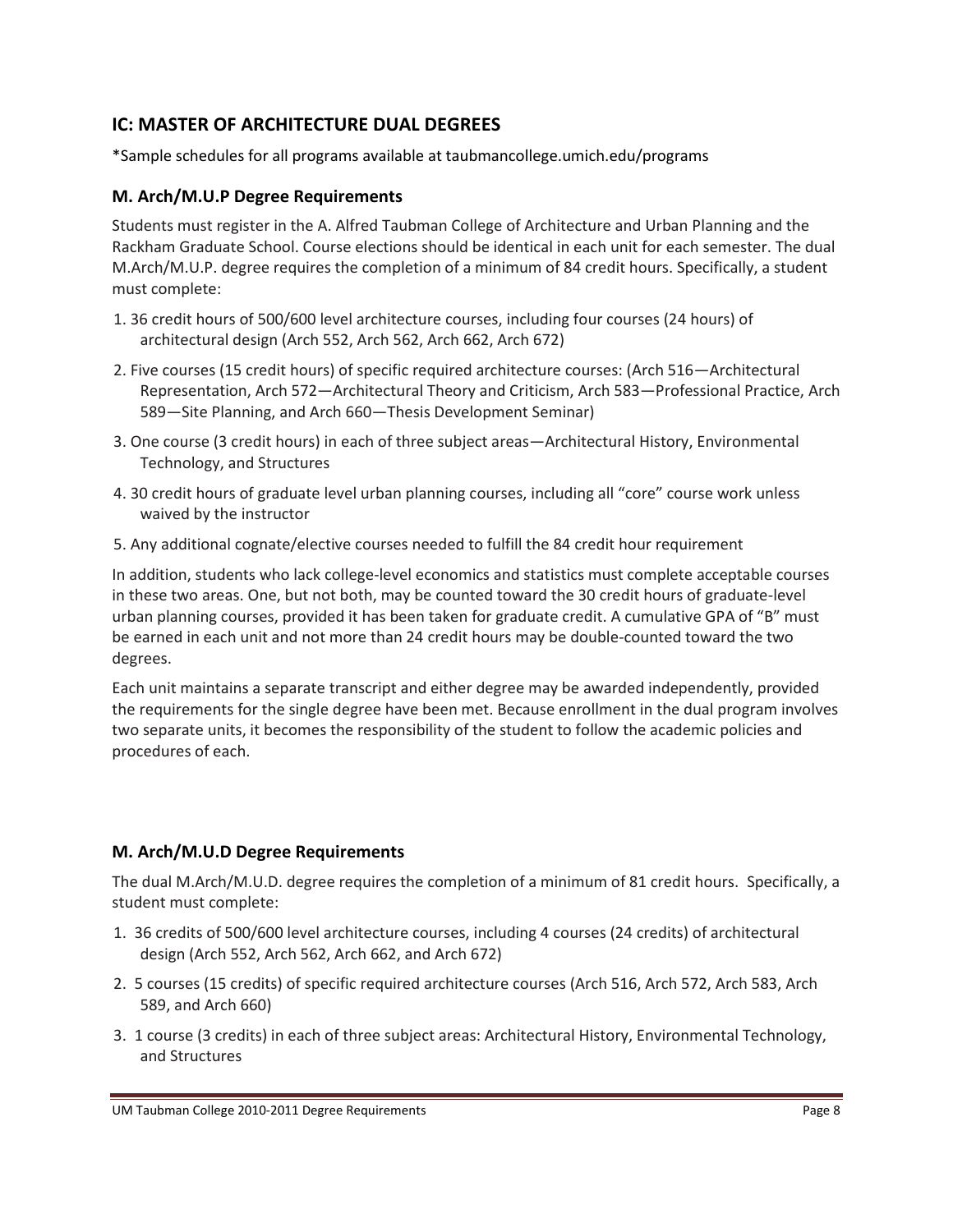4. 39 credits of graduate level urban design courses

A cumulative GPA of "B" must be earned in each unit and not more than 24 credit hours may be doublecounted toward the two degrees.

# **M. Arch/M.B.A. Degree Requirements**

Students in the Joint Degree M.Arch./M.B.A. Program must complete a minimum of 90 credit hours, including a minimum of:

#### **60 credit hours in Taubman College (cannot include transfer credit or work experience) including:**

- 36 credit hours of 500/600 level architecture courses, including four courses (24 hours) of architectural design (Arch 552, Arch 562, Arch 662, Arch 672)
- Four courses (12 credit hours) of specific required architecture courses (Arch 516—Architectural Representation, Arch 572—Architectural Theory and Criticism, Arch 583—Professional Practice, and Arch 589 Site Planning)
- One course (3 credit hours) in each of three subject areas—Architectural History, Environmental Technology, and Structures
- 15 credit hours of transferable electives from the Business School

## **60 credit hours in the Business School, including:**

- 30 credit hour M.B.A. core (no credit is awarded for Business Administration core courses successfully waived; credit must be earned with Business electives
- 15 elective credit hours in Business Administration
- 15 credit hours of transferable elections from Taubman College

## **M. Arch/M.Eng. Degree Requirements**

Students must dually register in the A. Alfred Taubman College of Architecture and Urban Planning and the college of Engineering. For any given term, courses being double-counted should be elected in each unit, while those pertaining only to the M.Arch. degree are elected in Architecture and Urban Planning and those pertaining only to the M.Eng. degree in Engineering. The dual M. Arch./ M.Eng. degree requires the completion of a minimum of 75 credit hours. Specifically, a student must complete:

1. 36 credit hours of 500/600 level architecture courses, including four courses (24 credit hours) of architectural design (Arch 552, Arch 562, Arch 662, Arch 672);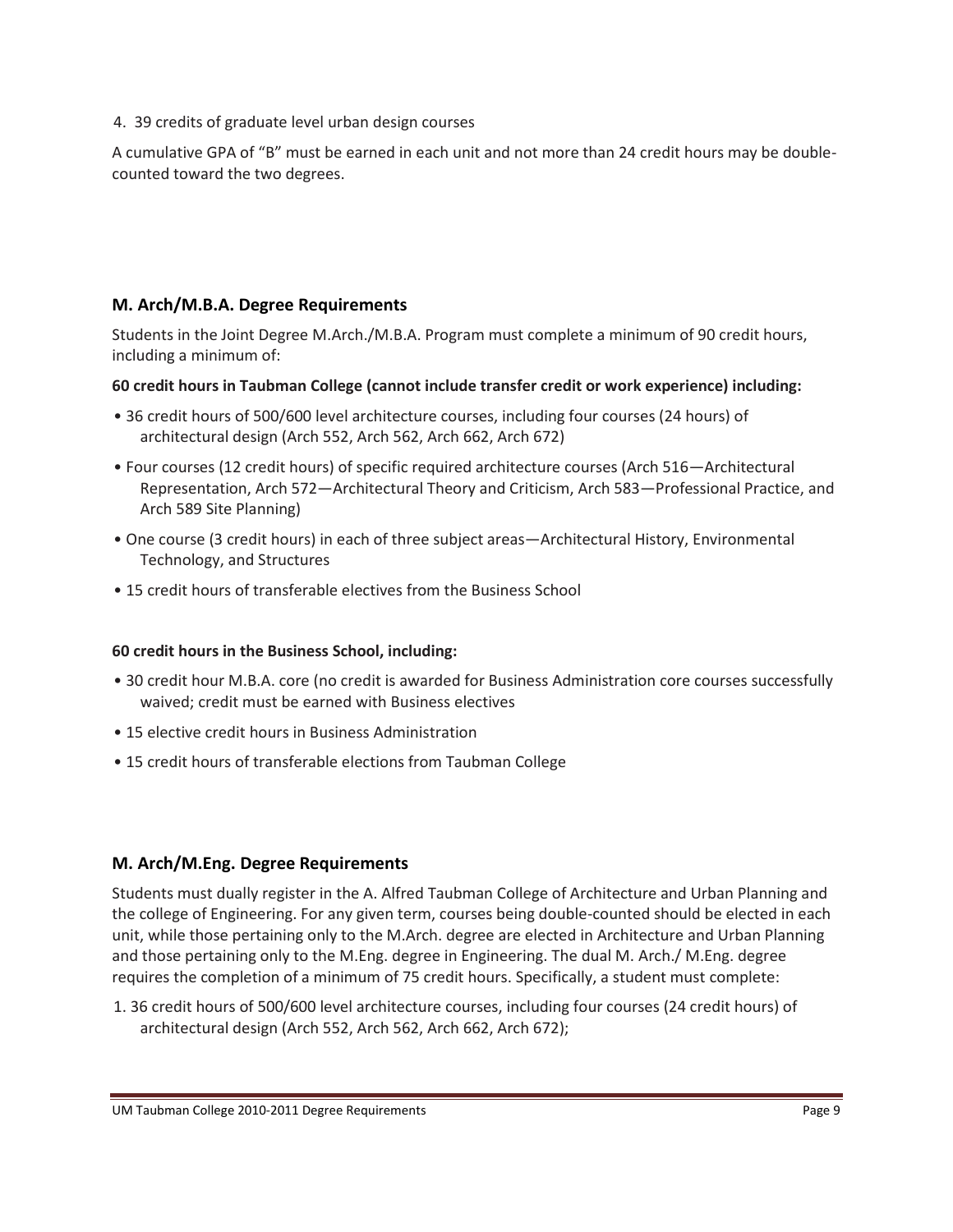- 2. Five courses (15 credit hours) of specific required architecture courses: (Arch 516—Architectural Representation, Arch 572—Architectural Theory and Criticism, Arch 583—Professional Practice, Arch 589—Site Planning, and Arch 660—Thesis Development Seminar)
- 2. One course (3 credit hours) in each of three subject areas—Architectural History, Environmental Technology, and Structures
- 3. 9 credit hours of construction engineering "core" courses (CEE 531, CEE 532, CEE 536)
- 4. 6 credit hours of graduate-level construction engineering courses
- 5. 3 credit hours of a construction practice seminar (CEE 530)
- 6. Any additional cognate/elective courses needed to fulfill the 75 credit hours and general requirements of each degree

In addition to the requirements outlined above, students must also complete—by the end of their first year of graduate study—the following courses or approved equivalents: CEE 351 Civil Engineering Materials, CEE 431 Construction Contracting, CEE 432 Construction Engineering, and CEE 445 Engineering Properties of Soils. In order to minimize scheduling problems, students are strongly encouraged to complete these courses prior to entering the dual program. Note that these four courses, as well as other 300 and 400 level courses, will not be recognized for graduate credit within the 30 credit hours required for the M.Eng. degree.

A cumulative GPA of "B" must be earned in each unit and no more than 15 credit hours may be doublecounted toward the two degrees. Each unit maintains a separate transcript and either degree may be awarded independently, provided the requirements for the single degree have been met. Because enrollment in the dual program involves two separate units, it becomes the responsibility of the student to follow the academic policies and procedures of each.

## **M. Arch/M.SC. Degree Requirements**

The dual M.Arch./M.Sc. degree requires the completion of a minimum of 90 credit hours (M.Arch. 2G) or 135 credit hours (M.Arch. 3G). It is possible to double-count up to 15 credit hours, resulting in a minimum of 75 credit hours (M.Arch. 2G) or 120 credit hours (M.Arch. 3G).

Specifically, a student must complete:

## **M.Arch./M.Sc. 2G:**

1. 36 credits hours of 500/600 level architecture courses, including four courses (24 CH) of Architectural Design (Arch 552, Arch 562, Arch 662, Arch 672)

2. 5 courses (15 credit hours) of specific required architecture courses: Arch 516—Architectural Representation, Arch 572—Architectural Theory and Criticism, Arch 583—Professional Practice, Arch 589—Site Planning, and Arch 660—Thesis Development Seminar

3. 1 course (3 credit hours) in each of three subject areas: Architectural History, Environmental Technology, and Structures

4. 12 credit hours of required M.Sc. core courses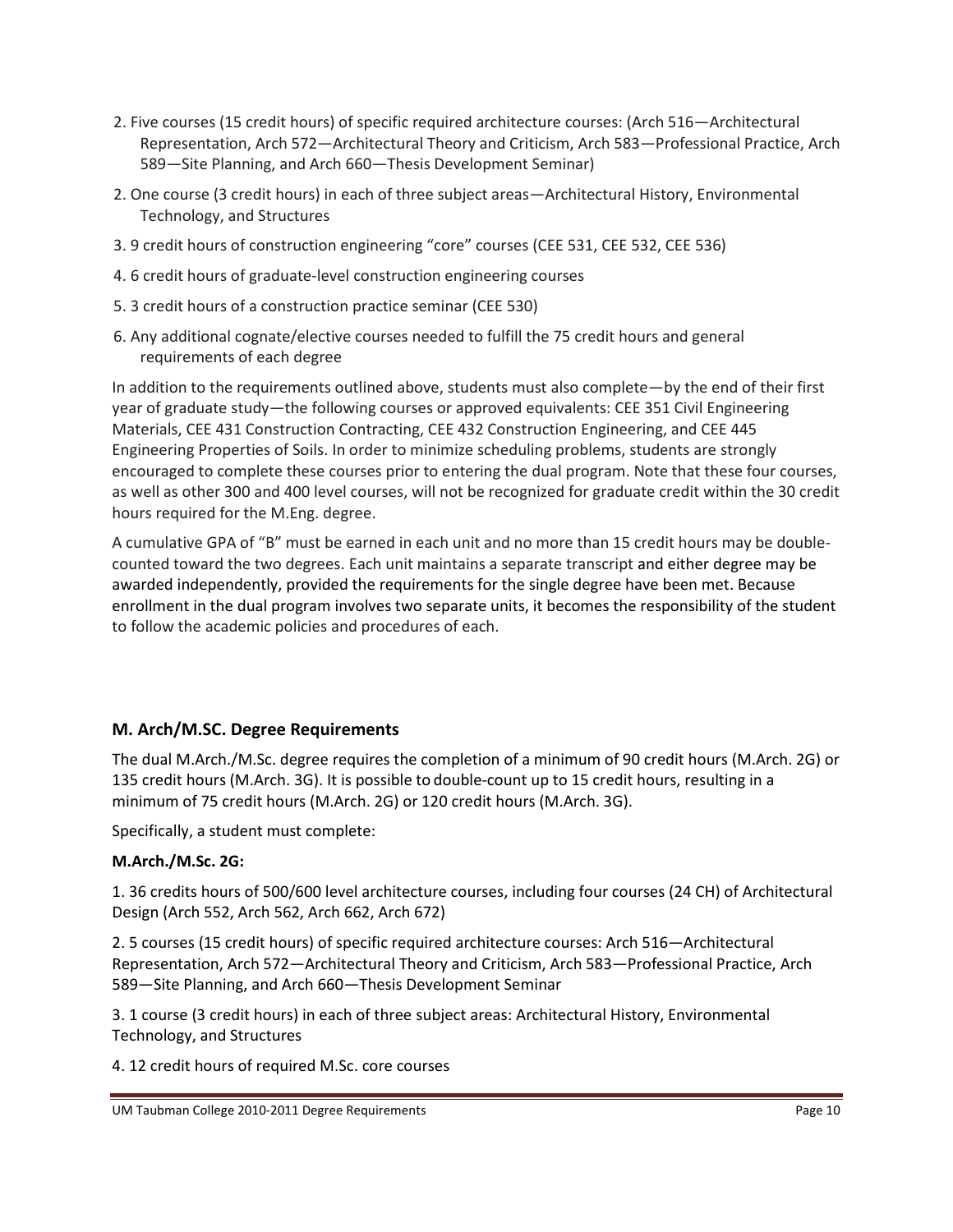5. 30 credit hours of electives or cognates in the student's area of specialization (at least 6 credit hours must be cognates)

#### **M.Arch./M.Sc. 3G:**

1. 43 credit hours total of: 3 Architectural Design courses (Arch 402, Arch 412, and Arch 422), 1 course in Design Fundamentals (Arch 416), 1 course in History of Architecture (Arch 413), 2 courses in Construction (Arch 417, Arch 527), 2 courses in Structures (Arch 314, Arch 324), and 2 courses in Environmental Technology (Arch 314, Arch 425)

2. Four courses (24 credits hours) of architectural design (Arch 552, Arch 562, Arch 662, Arch 672)

3. 5 courses (15 credit hours) of specific required architecture courses: Arch 516—Architectural Representation, Arch 572—Architectural Theory and Criticism, Arch 583—Professional Practice, Arch 589—Site Planning, and Arch 660—Thesis Development Seminar

4. 2 courses (6 credit hours) selected from 500/600-level History/Theory courses and 1 course (3 credits each) selected from 500/600 level courses in each of four subject areas: Environmental Technology, Structures, and Design Fundamentals

5. 12 credit hours of required M.Sc. core courses

# **ID: DOCTORAL STUDIES IN ARCHITECTURE**

## **Master of Science in Architecture Degree Requirements**

To earn the Master of Science degree students must complete a minimum of 30 credit hours with a GPA of 5.0 (B) or better. Specifically a student must complete:

1. One course (3 credit hours) of Research Design and Methods in Architecture (Arch 813), or another course approved by Doctoral Studies

2. One course (6 credit hours) of Master's Thesis (Arch 739) under the direction of the student's faculty advisor and pursued over two consecutive typically winter and spring terms. Those continuing to pursue a Ph.D. at UM's Doctoral Studies in Architecture need not elect Arch 739.

3. One course (3 credit hours) of Area Seminar (Arch 823, 824, 825) related to the student's area of specialization or option, or another course approved by Doctoral Studies

4. Four courses (12 credit hours) of elective architecture courses related to the student's area of specialization or option (for History and Theory, 6 of these credit hours must be area course offerings)

5. Two courses (6 credit hours) of cognate courses related to the student's area, option, or interests. Courses offered by University units other than Doctoral Studies in Architecture and the Architecture Program are considered cognate courses.

All course elections, including cognate courses, are made on the basis of area specialization and in consultation with the student's major advisor.

Master of Science degree students who apply and are accepted for Ph.D. studies may count two courses (up to 6 credit hours) from their M.Sc. coursework towards either their Ph.D. major or minor. They must still however complete the 40 credit hour requirement for the Ph.D. degree.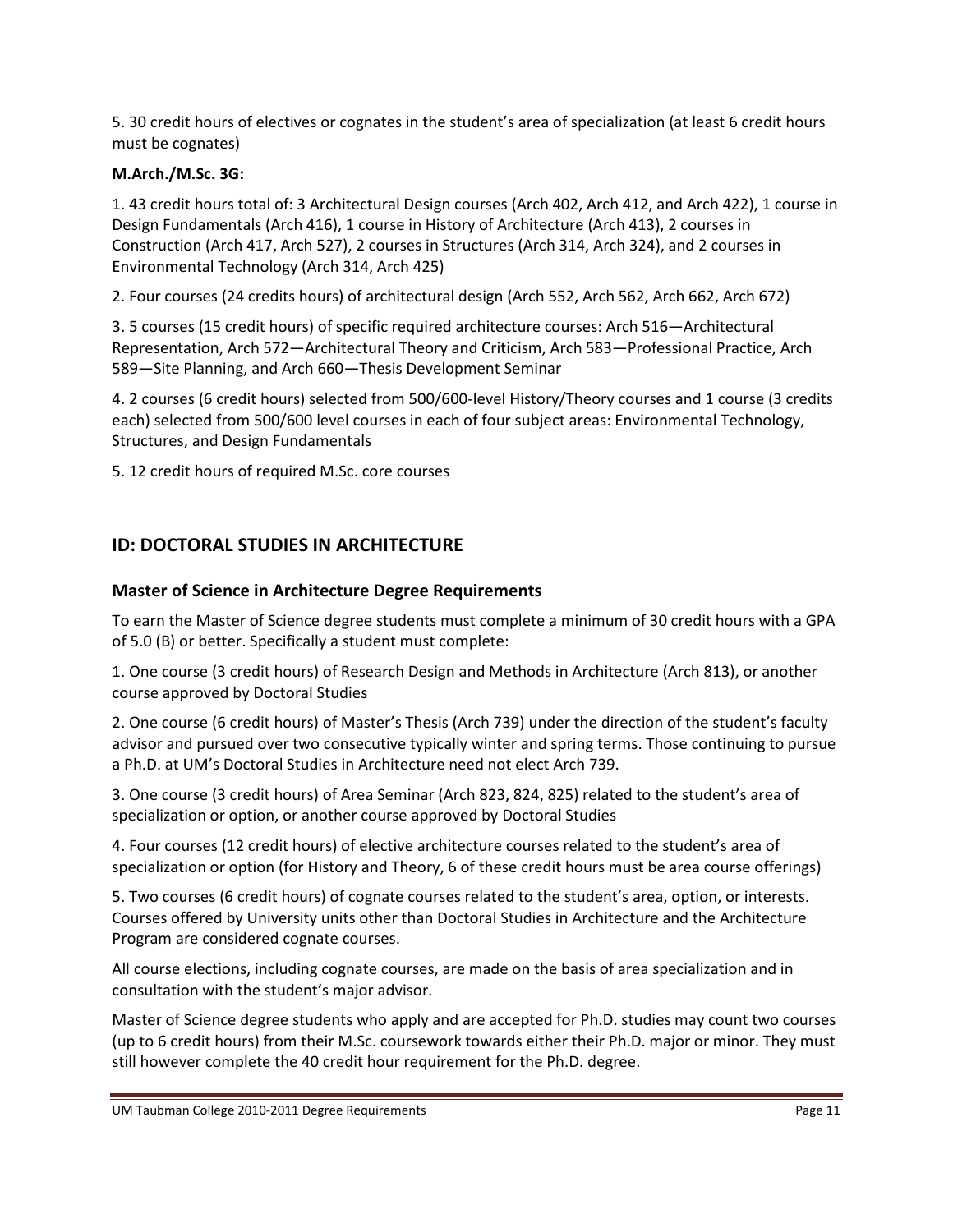## **Ph.D. in Architecture Degree Requirements**

Students who have been offered admission are required to complete a minimum of 40 credit hours of graded course work (including core courses and electives) prior to achieving candidacy. Specifically, students are required to take:

- 1. 13 credit hours of core courses (including 4 credit hours related to the Research Practicum)
- 2. 12 credit hours of letter graded courses in the major specialization area
- 3. 9 credit hours of letter graded courses in the minor specialization area
- 4. 6 credit hours of letter graded elective courses.

All students who anticipate working with quantitative or qualitative data manipulation are required to complete at least 3 credit hours of graded coursework in statistical analyses and/or advanced research methods (beyond the required core course).

Students must complete two consecutive terms of full-time graduate work in residence beginning in the fall term of their first year so that the core courses may be taken in the required sequence. Students who have been offered special admission will be required to complete additional course work. Rackham requires that graduate-level cognate courses of four credit hours be satisfactorily completed in a department/program other than Doctoral Studies in Architecture or the Architecture Program. These courses may be used to satisfy the major or minor requirement and must be approved by the student's major professor. These credit hours are not additional to the 40 required program hours. Upon satisfactorily completing all Ph.D. course work, a Ph.D. student is eligible to apply for and be awarded the Master of Science degree.

## **Ph.D. In Architecture Core Courses**

The core curriculum for the program consists of courses in the theoretical foundations of architecture, research methods, and seminars relating to the student's major and/or minor specialization areas. For detailed description of these courses see the Course Descriptions section.

Course Credit Hours

| Arch 812 Theory in Architectural Research<br>(Ph.D. student in the H/T specialization area can replace 812 with an alternative course designated by the H/T area) |  |
|-------------------------------------------------------------------------------------------------------------------------------------------------------------------|--|
| Arch 813 Research Design and Methods in Architecture<br>Section 001-HT<br>1.<br>Section 002-BT, DS                                                                |  |
| Area Seminar (choose one of three options)<br>Arch 823: Architectural History and Theory<br>Arch 824: Design Studies 3<br>Arch 825: Building Technology           |  |
| Arch 839 Research Practicum                                                                                                                                       |  |
| <b>TOTAL</b>                                                                                                                                                      |  |

With approval from Doctoral Studies a student may elect to take another 3 hour methods course in lieu of Arch 813.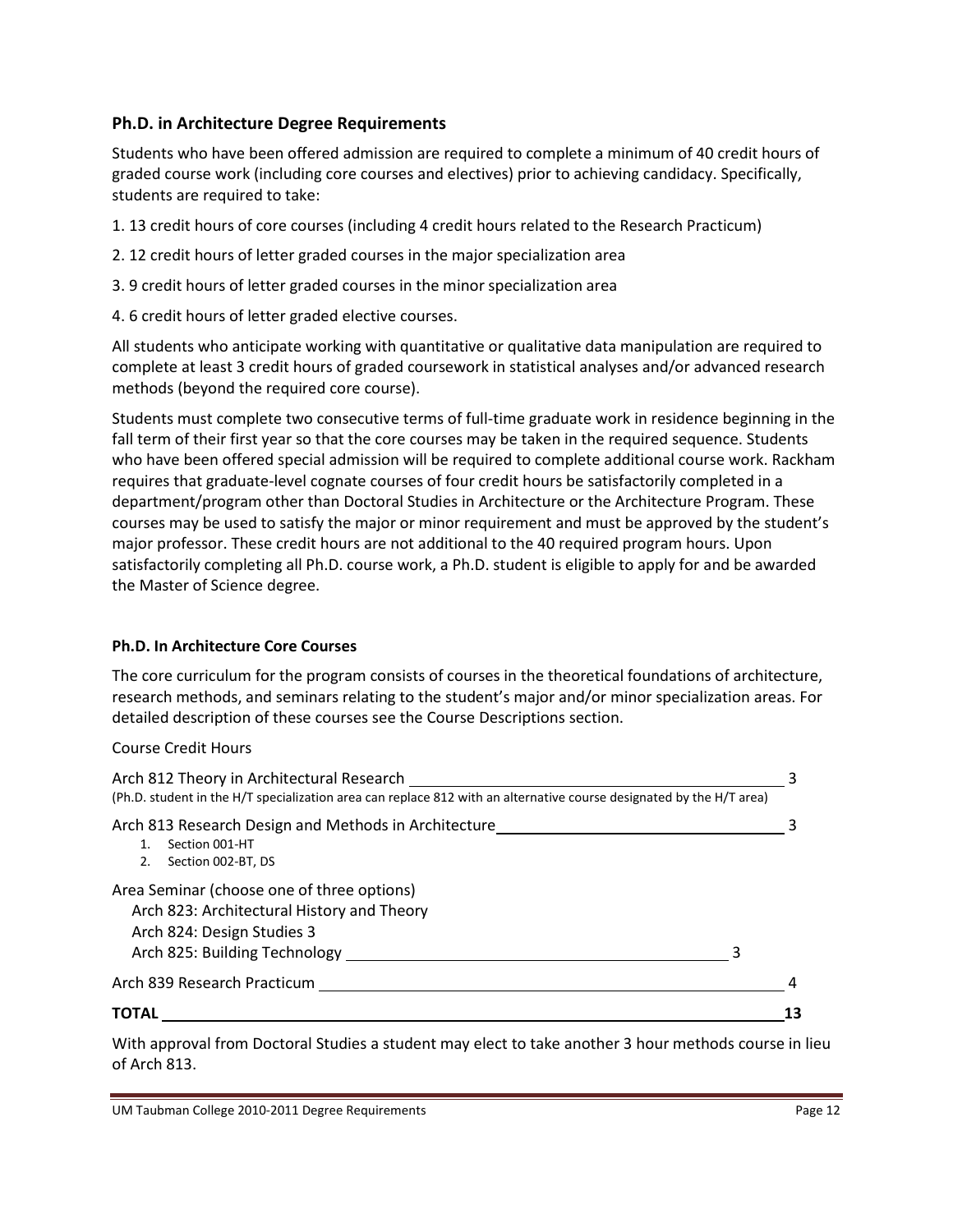# **SECTION II: URBAN DESIGN DEGREES**

#### **General information: Check your degree status online**

Wolverine Access is the best place to monitor your degree status. To access, visit wolverineaccess.umich.edu and login following this path:

- Student business
- Degree progress
- My academic requirements

# **IA: MASTER OF URBAN DESIGN (MUD)**

#### **Master of Urban Design Degree Requirements**

The M.U.D. Program requires 39 academic credits. The program is 10 months in length consisting of a summer half term (July–August), fall full term (September–December), and winter full term (January– April), or a total of two-and-one-half terms. Students may satisfy the program's elective with international study by adding the spring half term (May–June) following the winter term, bringing the program's length to 12 months. Students must complete 3 Urban Design Studios (712,722, and 732), 5 required Urban Design course (713,719,723,729, and 739) and one selective course (3 credits) and on elective course (3 credits).

\*Sample schedules for all programs available at taubmancollege.umich.edu/programs

#### **Master of Urban Design Core Courses**

|                                                                                                                                                                                                                                | $-6$                       |
|--------------------------------------------------------------------------------------------------------------------------------------------------------------------------------------------------------------------------------|----------------------------|
|                                                                                                                                                                                                                                | $\sim$ 6                   |
|                                                                                                                                                                                                                                |                            |
|                                                                                                                                                                                                                                | $\sim$ 3                   |
|                                                                                                                                                                                                                                | $\overline{\phantom{a}}$ 3 |
| UD 719 Theories of Urban Design 2008 and 2008 and 2008 and 2008 and 2008 and 2008 and 2008 and 2008 and 2008 and 2008 and 2008 and 2008 and 2008 and 2008 and 2008 and 2008 and 2008 and 2008 and 2008 and 2008 and 2008 and 2 |                            |
| UD 723 Methodologies of Urban Design example and the control of the control of the control of the control of the control of the control of the control of the control of the control of the control of the control of the cont |                            |
|                                                                                                                                                                                                                                |                            |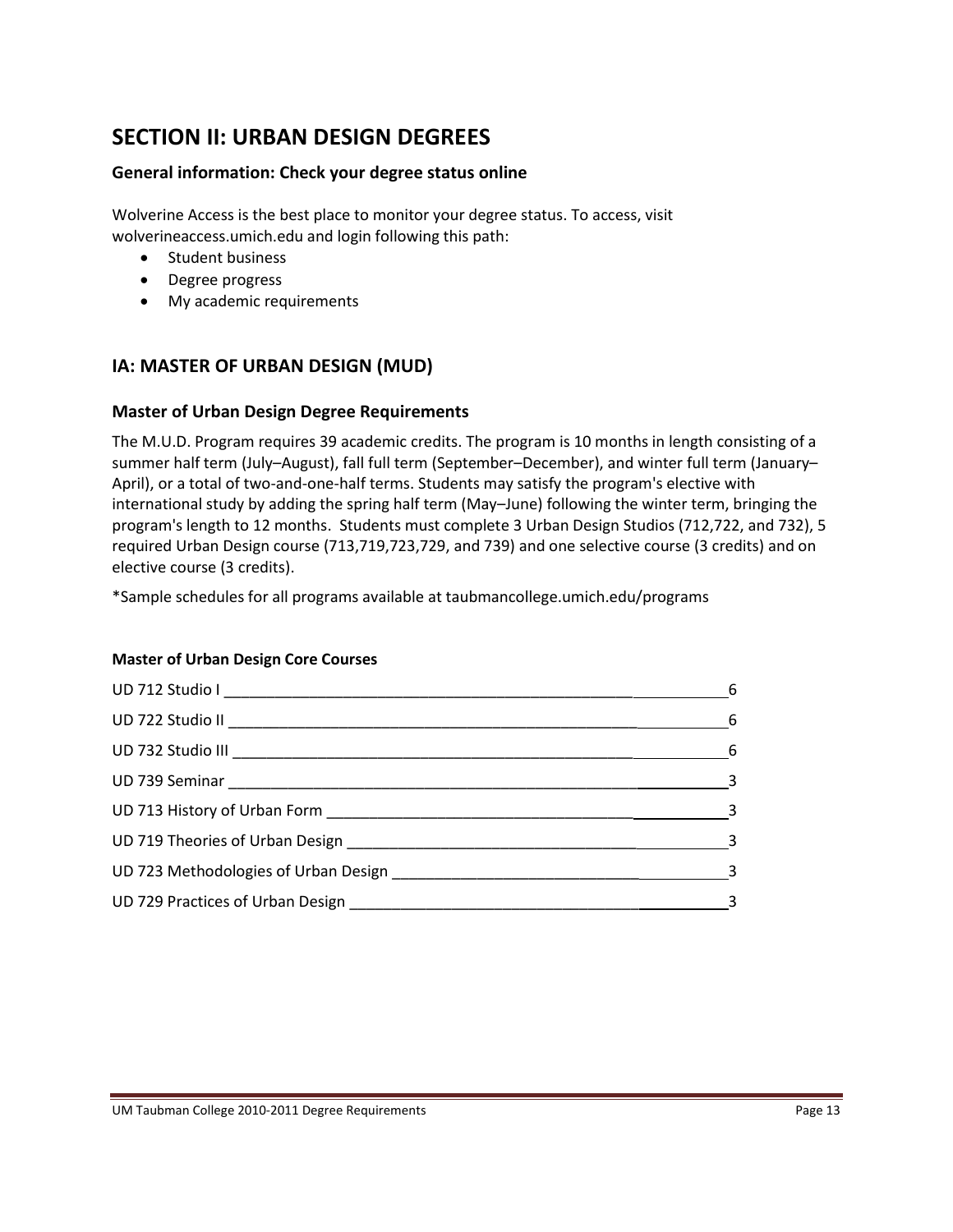# **SECTION III: URBAN PLANNING DEGREES**

## **General information: Check your degree status online**

Wolverine Access is the best place to monitor your degree status. To access, visit wolverineaccess.umich.edu and login following this path:

- Student business
- Degree progress
- My academic requirements

# **IIIA: MASTER OF URBAN PLANNING (MUP)**

#### **Master of Urban Planning Degree Requirements**

In order to obtain the Master of Urban Planning degree, a student must fulfill the following requirements:

1. The student must complete a minimum of 48 approved credit hours, of which:

a) a minimum of 30 hours must be in graduate-level urban planning courses; and

b) no more than eight hours may be counted from among individual study-type courses (i.e., UP 680, 685, 733, or 734).

2. The student must complete all "core" courses, unless waived by the faculty member who teaches a specific core course.

3. Each student must complete a course in economics (UP 503) and a course in statistics (UP 510) if these were not taken as an undergraduate.

4. Each student must complete a minimum of four hours of courses outside the program (cognate requirement).

5. Each student completes a concentration that normally includes at least three courses.

Each student must earn an overall grade point average of "B" (5.0 on the 9.0 Rackham scale) or better while enrolled in the program.

Incoming students are assigned a faculty advisor with whom programs of study, course alternatives, concentration choices, and career objectives are explored. The counseling procedure within the program varies according to the individual student's needs and his or her evolution through the four terms of study.

All students develop a written study plan using the "Degree Requirements Checklist." This study plan should be reconsidered and revised by the student with the approval of the advisor each term. The checklist will be maintained in the student's file and serve as the official record of a student's progress toward degree requirements. Keeping the form up to date helps to ensure that degree requirements are met in a timely fashion. Students complete a concentration declaration form during their second full semester in the program; the concentration advisor should approve a student's concentration plan on the Degree Requirements Checklist before the end of the third semester.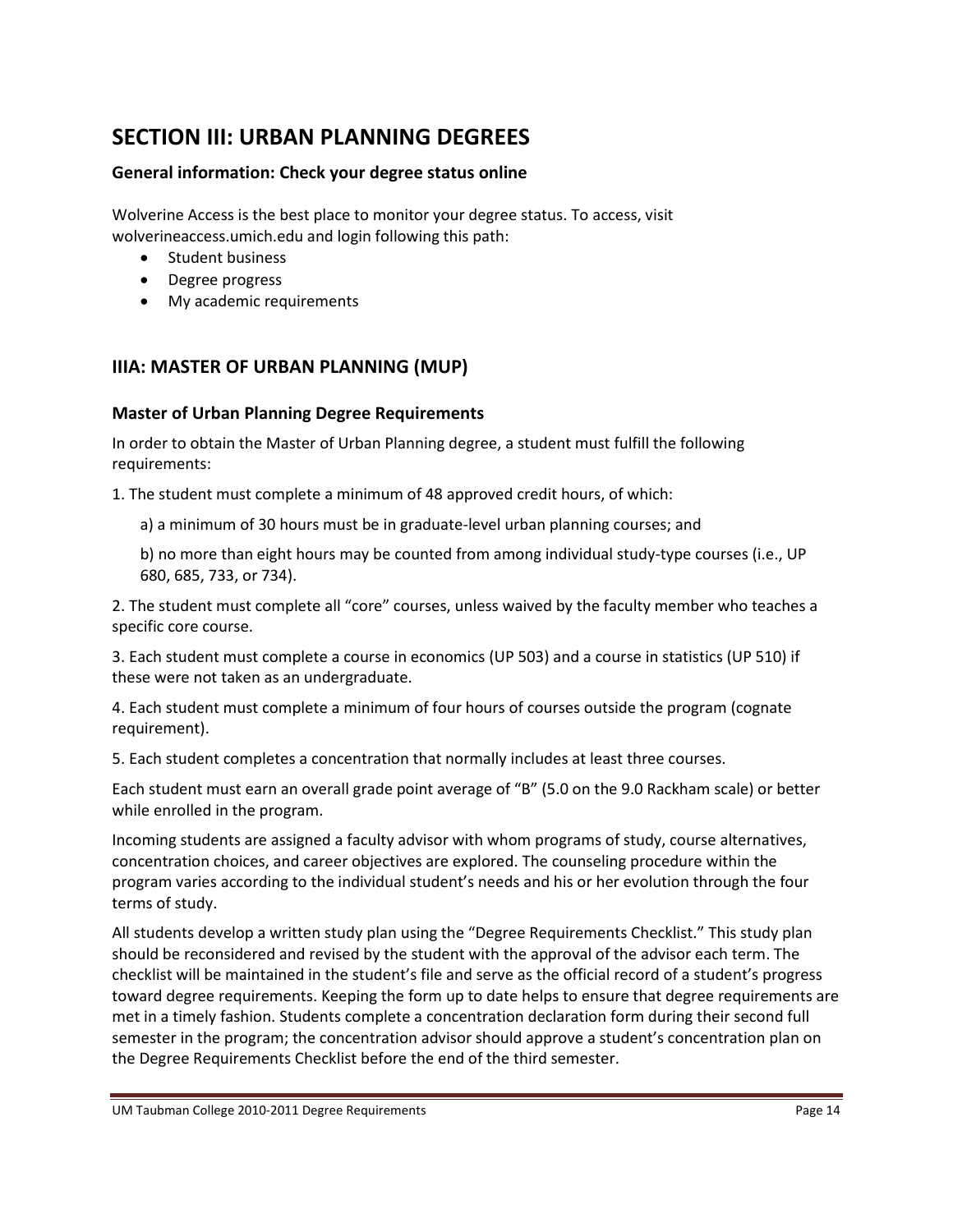\*Sample schedules for all programs available at taubmancollege.umich.edu/programs

#### **M.U.P. Core Courses**

Generally, students take the majority of their courses during the first year from among the offerings of the Urban and Regional Planning Program. A series of "core" courses serve to give the student a broadbased knowledge of planning. These classes deal with urban planning analysis, history and theory, professional practice, and the social, economic, political, legal, and physical aspects of urban planning. If a student already possesses an acceptable level of competence in an area covered by a core course, an elective may be substituted. The determination as to whether or not a student possesses an acceptable level of competence will be made by the respective instructor in a core course in consultation with the student, his or her advisor, and the chair. All changes must be noted on the "Degree Requirements Checklist." The "core" courses required of master of urban planning students are as follows:

#### **Course Number/Title Credit Hours**

| UP 503 Introduction to Statistics*                                                                                                                                                                                             |                            |
|--------------------------------------------------------------------------------------------------------------------------------------------------------------------------------------------------------------------------------|----------------------------|
| (for those who have not taken statistics)<br><u>equals</u> (for those who have not taken statistics)<br><u>equals</u>                                                                                                          | $\overline{\phantom{a}}$ 3 |
|                                                                                                                                                                                                                                |                            |
|                                                                                                                                                                                                                                |                            |
| UP 510 Public Economics for Urban Planning**                                                                                                                                                                                   |                            |
|                                                                                                                                                                                                                                |                            |
|                                                                                                                                                                                                                                |                            |
|                                                                                                                                                                                                                                | $\overline{\phantom{a}}$ 3 |
|                                                                                                                                                                                                                                |                            |
| UP 634 Integrative Field Experience Learner and Contract Contract Contract Contract Contract Contract Contract Contract Contract Contract Contract Contract Contract Contract Contract Contract Contract Contract Contract Con | 6                          |
| or UP 631 Land Use and Physical Planning Studio                                                                                                                                                                                |                            |
| or UP 733/4 Planning Thesis/Professional Project                                                                                                                                                                               |                            |

\* Or a statistics course taken prior to program entry.

\*\* Or a microeconomics course taken prior to program entry.

\*Sample schedules for all programs available at <tcaup.umich.edu/programs>

# **IIIB: MASTER OF URBAN PLANNING FORMALLY STRUCTURED DUA L DEGREES**

\*Sample schedules for all programs available at taubmancollege.umich.edu/programs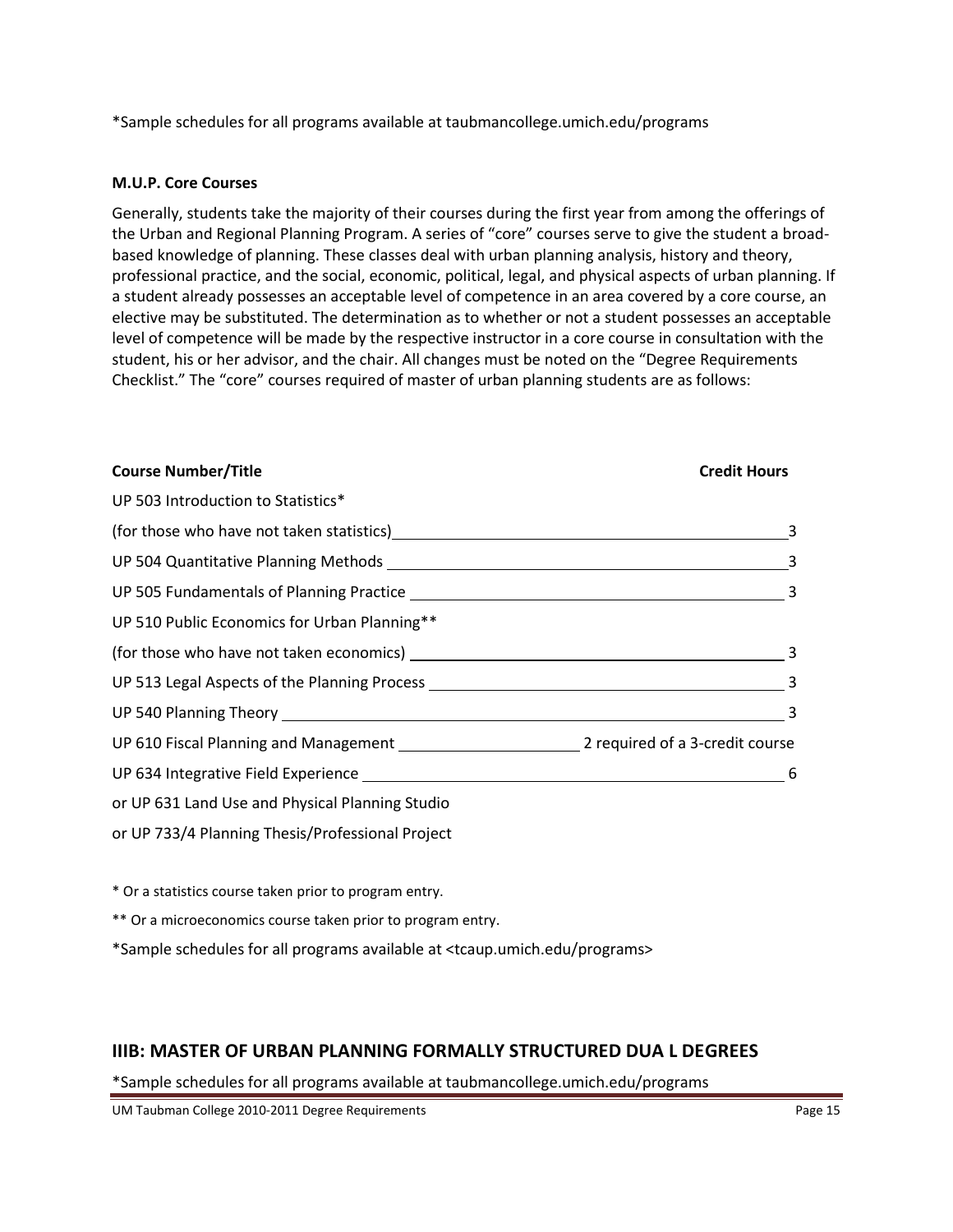#### **M.U.P./M.Arch. Degree Requirements**

Students must register in the A. Alfred Taubman College of Architecture and Urban Planning and the Horace H. Rackham School of Graduate Studies. Because of the way the Architecture Program calculates grade point averages, a student must register for double-counted courses in both units in the semesters when these courses are taken.

A student may register for all courses in both units so that course elections are identical in both units. The dual M.Arch./M.U.P. degree requires the completion of a minimum of 84 credit hours. Specifically, a student must complete:

1. 36 credit hours of 500/600 level architecture courses, including four courses, 24 hours, of architectural design (Arch 552, Arch 562, Arch 672, Arch 662).

2. Five courses (15 credit hours) of specific required architecture courses (Arch 516 Architectural Representation, Arch 572 Architectural Theory and Criticism, Arch 583 Professional Practice, Arch 589 Site Planning, and Arch 660 Thesis Development Seminar).

3. One course (3 credit hours) in each of three subject areas-Architectural History, Environmental Technology, and Structures.

4. 30 credit hours of graduate level urban planning courses, including all "core" course work unless waived by the instructor.

Any additional cognate/elective courses needed to fulfill the 84 credit hour requirement. In addition, students who lack college-level economics or statistics must complete acceptable courses in these two areas. These may be counted toward the 30 credit hours of graduate-level urban planning courses, provided they are taken for graduate credit in urban planning.

A cumulative GPA of "B" must be earned in each unit and 24 credit hours may be double-counted toward the two degrees. Each unit maintains a separate transcript, and either degree may be awarded independently, provided the requirements for the single degree have been met. Because enrollment in the dual program involves two separate units, it becomes the responsibility of the student to follow the academic policies and procedures of each.

## **M.U.P./M.B.A. Degree Requirements**

The dual degree is an 84-credit-hour program that can be completed in three years. This combines the two-year, 48-credit-hour Master of Urban Planning with the two year, 60-credit-hour Master of Business Administration. Each student must take at least 45 credits of Business School courses and at least 30 credits of Urban and Regional Planning courses with an additional 9 credits registered in either program. Students must meet the requirements of both programs. Total credit hours needed 30 and 45 and 9 = 84. Both schools must agree to admission of a student to the dual degree.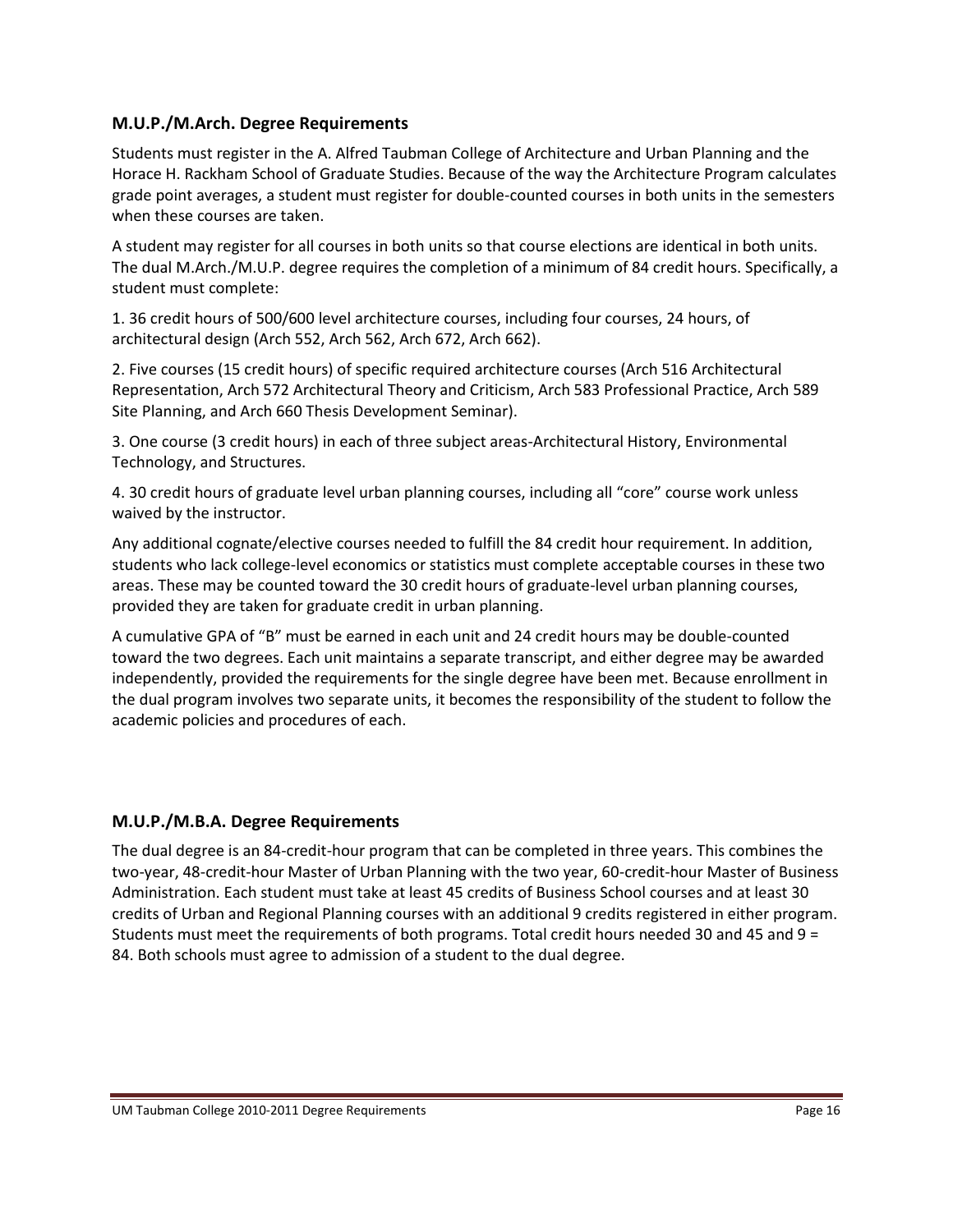## **M.U.P./J.D. Degree Requirements**

#### **Basic Requirements for the M.U.P.**

• The M.U.P. degree requires a minimum of 48 credit hours, including core courses. At least 30 credit hours must come from urban and regional planning courses.

• Fifteen (15) credit hours may be satisfied by appropriate courses taken in the Law School.

#### **Basic Requirements for the J.D.**

• Students entering the Law School must complete the required first-year law curriculum.

• Students admitted to the Law School must earn a minimum of 82 credits toward the J.D., at least 70 of which must be earned in Law School courses.

• Law students are required to complete a course in professional responsibility, translational law, and an upper-class writing requirement.

• Twelve (12) credit hours may be taken from the satisfaction of requirements for the M.U.P. Instructions for requesting Law School credit for non-law courses are posted on the CTools site for dual degree students.

#### **Additional Requirements**

Applicants must gain separate and independent admission to both schools. Applicants should contact the Law School Admissions and Taubman College of Architecture and Urban Planning offices for application and admission information. The applicant's LSAT score may be used in place of the GRE.\*

Students must satisfy the degree requirements of each school and should consult with advisors in each school for the precise graduation requirements for each degree and for information about course offerings. Students should not expect any Law School courses beyond first-year courses to be offered in the summer term. Students will not receive credit toward the J.D. for non-law coursework taken prior to matriculation at the Law School. Students should consult with the advisor at the companion school concerning credit toward the M.U.P. for Law coursework. During the third and fourth years of the program, students are permitted to elect courses in both schools. Students generally are not restricted in their selection in each school beyond the first year in Law School and the core curriculum in the Urban and Regional Planning Program. Tuition will be assessed at either the Law School or the Graduate School rate, whichever is higher, when courses toward both degrees are taken in one term.

At the beginning of their final year of study in the combined program, students should consult with their Rackham academic advisor and the Law School Registrar regarding forms that need to be completed prior to graduation. Also at the same time, students should submit a Dual/Joint Degree Election Form at [\(http://www/rackham.umich.edu/downloads/oard/forms /dualjoint6010.pdf\)](http://www/rackham.umich.edu/downloads/oard/forms%20/dualjoint6010.pdf) for approval from both the Law School and Taubman College of Architecture and Urban Planning. The combined degree is not open to those who have already earned either the J.D. or the M.U.P. Students who are registered in the first or second year at the Law School or the first year of the Urban and Regional Planning Program may apply for admission to the dual degree program.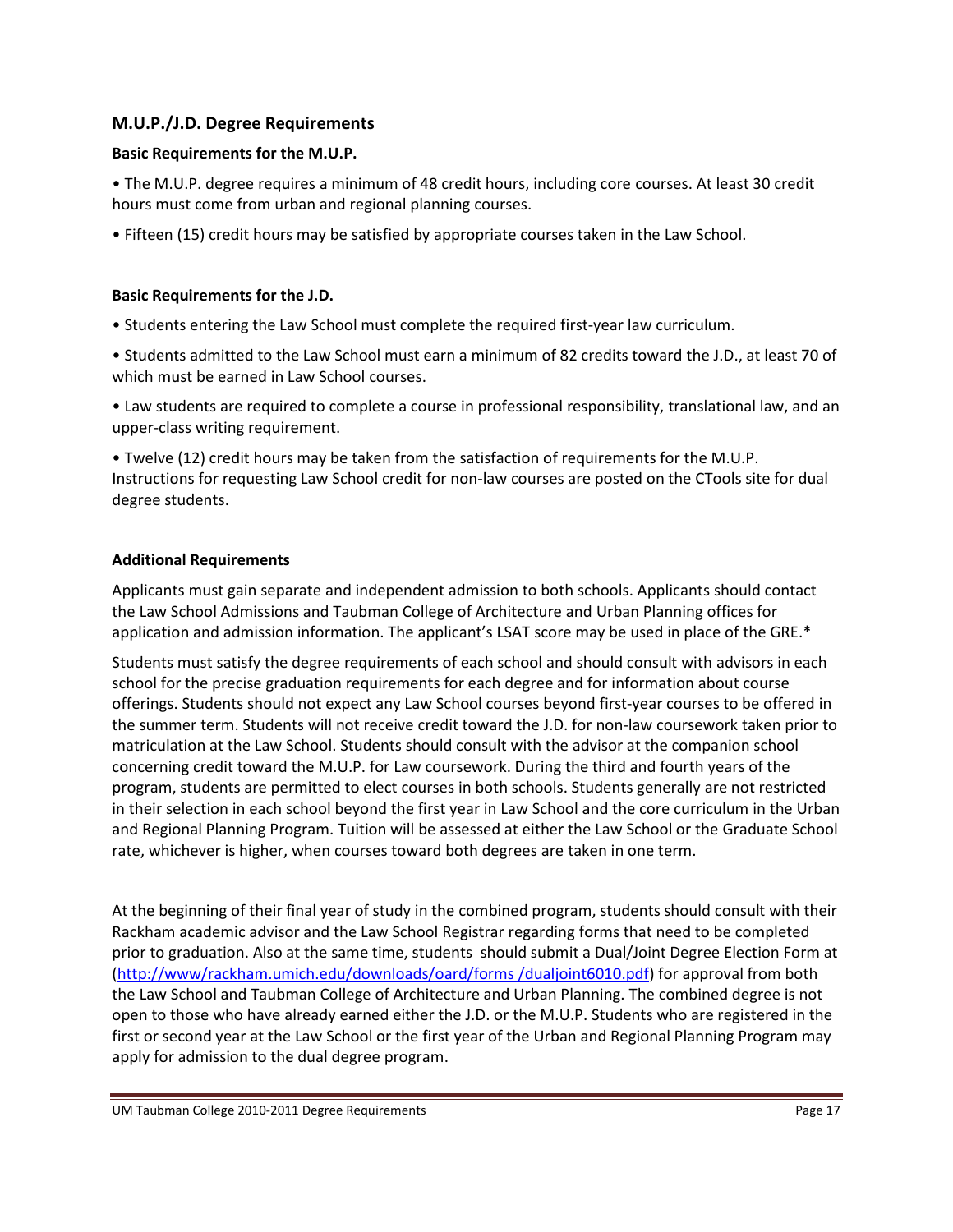# **IIIC: MASTER OF URBAN PLANNING STUDENT INITIATED DUAL DEGREES**

# **M.U.P./M.S.W. Degree Requirements**

The M.U.P./M.S.W. is a 90-credit-hour program designed for completion in 2-1/2 to 3 years. Students take 60 credit hours in Social Work, 48 credit hours in Urban and Regional Planning; 18 of which may double-count toward both degrees. Students meet the specific requirements of each degree. In Social Work, students usually major in community organization and also concentrate in a substantive policy or service field. Human behavior and social environment courses emphasize community structure, organizational processes, and related areas. In Urban and Regional Planning, students usually choose to concentrate in housing, community, and economic development or international development. Students often take courses in non-profit and public management and take advantage of seminars and workshops offered through the University's Non-Profit and Public Management Center.

#### **Coordinated Requirements**

Field experience is an important part of the program, and the Social Work field placement is usually arranged in a setting that gives the student exposure to community development from the perspective of both social work and urban and regional planning. Dual degree students can complete the Urban and Regional Planning Program's capstone requirement through a professional project that builds on experience in a field placement or can participate in a community-based group planning project in partnership with a community-based organization in Detroit. Students may take either SW 661 or UP 610 to meet the budgeting and financial management requirement in Urban and Regional Planning.

# **M.U.P./M.S. (SNRE) Degree Requirements**

Students entering the School of Natural Resources and Environment as of fall 2006 or after are required to take 42 credit hours in S.N.R.E. Prior to fall 2006, S.N.R.E. students were required to take 36 credit hours. Please contact the School of Natural Resources and Environment regarding credit hour requirements. As of fall 2006 the M.U.P./M.S. is a 75-credit-hour program designed for completion with 2-1/2 to 3 years. Students take 42 credits in S.N.R.E. and 48 credits in U.R.P. with 15 of theses credits counted in both programs. In Urban and Regional Planning, students usually choose a concentration in land use and environmental planning, physical planning and urban design, or housing, community and economic development. In S.N.R.E., students concentrate in Environmental Policy and Planning; Environmental Justice, Landscape Architecture. A required core includes courses in natural and social sciences, analytics; and statistics. Students must meet the specific requirements of each degree. Students complete a six-credit "capstone" requirement of a theses or a team project that integrates what they have learned and addresses an environmental planning issue, usually for a client or

#### **Coordinated Requirements**

A statistics course in S.N.R.E. or UP503 meets the statistics requirement in both programs. UP504 meets the requirements of an analytic methods course in S.N.R.E. An S.N.R.E. economics course meets the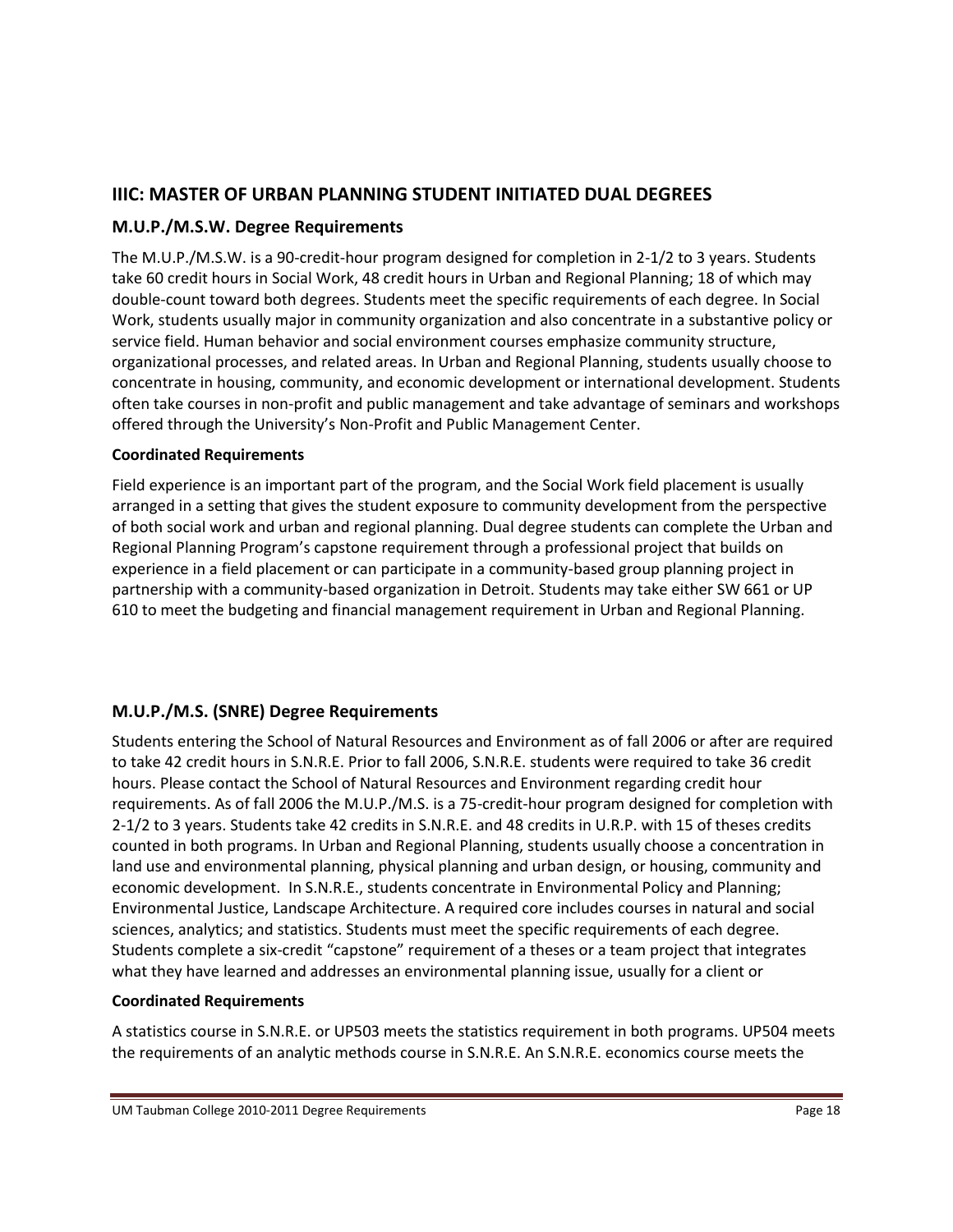U.R.P. economics requirement. One capstone project meets the requirements of both programs, subject to approval of appropriate faculty or committees.

# **M.U.P./M.L.A Degree Requirements**

The M.L.A./M.U.P. degree is a 70-credit-hour program that can be completed in 3-1/2 to 4 years. The M.U.P. requires 48 credits (with 30 of these in urban planning courses); the M.L.A. requires 36 credits. Fourteen of these can be double counted. M.L.A. students take approximately 29 credits of prerequisites early in their program; these do not count toward the 36 credit total for the M.L.A. degree; that is the degree and its prerequisites ordinarily comprise about 65 credits. A student in the dual degree must meet the requirements of both programs.

In urban and regional planning, students often choose a concentration in physical planning and urban design, land use and environmental planning, or housing, community and economic development. In landscape architecture, students proceed through a structured sequence of studios and complementary support courses, while taking advantage of elective courses in the School of Natural Resources and Environment.

# **Coordinated Requirements**

Students may complete a six-credit master's project in either program to meet the project requirement in both. The required UP 504 Quantitative Methods for M.U.P. can fulfill the analytics course requirement for the M.L.A. An advanced M.L.A. student may be excused from taking UP 505 Fundamentals of Planning Practice; the faculty member will review the student's background to make this decision. Under some circumstances, UP 505 may fulfill the M.L.A. requirement for Arch 583 Professional Practice; students should consult advisors.

# **M.U.P./M.P.P. Degree Requirements**

The M.U.P./M.P.P. degree is an 80-credit-hour program that can be completed within three years. The M.P.P. and the M.U.P. each require 48 credits; 16 credits may be double-counted, according to the Rackham guidelines, but students should check with the Ford School before assuming that a given course may be double-counted toward the M.P.P. Students meet the specific requirements of both degrees. In Urban and Regional Planning, students usually choose a concentration in transportation or housing, community and economic development. In Public Policy, a student's concentration is the area of the dual degree, Urban and Regional Planning. Students take required courses in statistics and math, economics, the political environment for policy, cost-benefit analysis, public management, ethics, and a policy exercise. Students normally enroll nearly full time in one school one year and nearly full time in the second school the second year. They usually combine courses from both schools in the third year.

# **Coordinated Requirements**

The statistics, other methods courses, and economics in public policy meet the requirements for statistics and economics in urban and regional planning and at least part of the requirement for quantitative methods for urban planning. Public Policy students are often waived out of the municipal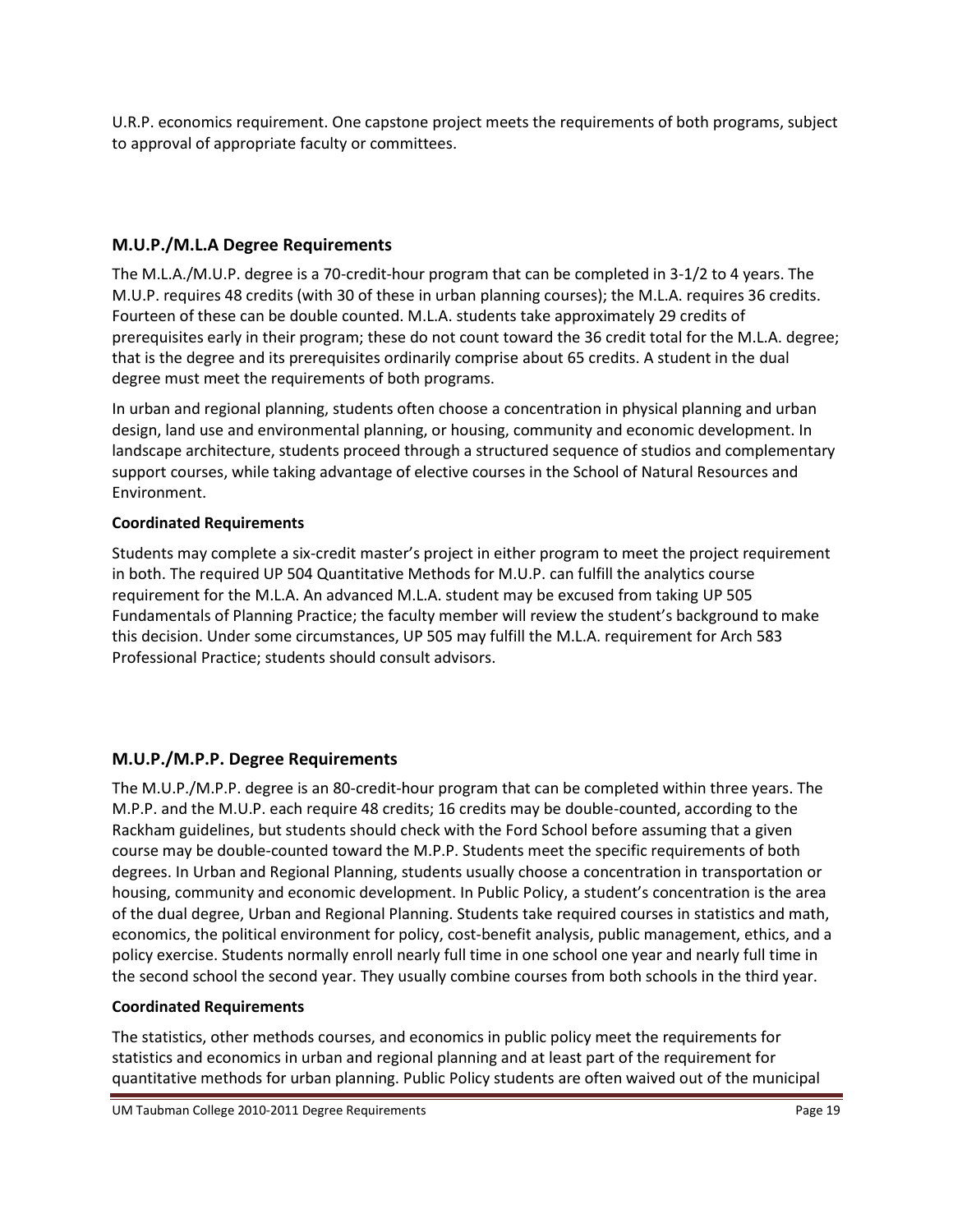budgeting course in Urban and Regional Planning if they have taken a series of courses in public policy that cover similar material. A student who feels he or she has fulfilled a requirement in Urban and Regional Planning through other courses should consult with the faculty member for that course.

## **M.U.P./M.P.H. Degree Requirements**

The M.U.P./M.P.H. is a 90-credit-hour program for students without relevant health education experience or advanced degrees. Students take 60 credits for the M.P.H. and 48 credits for the M.U.P. Eighteen of these credits may be counted in both programs. Students with substantial prior relevant postgraduate work or with substantial relevant experience may complete the dual degree with 80 credit hours, with 48 credits for the M.P.H., 48 credits for the M.U.P, and 16 credits counted in both programs. Students take at least 30 credits in the Urban and Regional Planning Program, at least 30 in Health Behavior and Health Education, and at least 10 credits in specific other courses in Public Health outside HBHE. Students normally complete the dual degree in three years of full-time study.

#### **Coordinated Requirements**

Courses taken to meet the requirement in behavioral research and evaluation methods in public health may meet part or all of the requirement for UP 504 Quantitative Planning Methods. UP 504 meets the requirement of Biostatistics 503 for students doing the dual degree. Field experience is required for the M.P.H. and strongly encouraged for the M.U.P.

## **M.U.P./M.U.D. Degree Requirements**

The M.U.P./M.U.D. is a 73-credit-hour program that can be completed in two and one half to three years. Students take 48 credits in urban and regional planning and 39 credits in urban design with 14 of these credits counted in both programs. In urban and regional planning students usually choose a concentration in physical planning and urban design or in land use and environmental planning. Students meet the specific requirements of both degrees. Because the M.U.D. is a second professional degree, dual degree candidates for M.U.D./M.U.P. must plan to receive the M.U.P. first or to receive the degrees concurrently.

#### **Coordinated Requirements**

UP 631 Land Use and Physical Planning Studio meets the capstone requirement for the M.U.P. and can fulfill one studio course requirement for the M.U.D. if so determined by the M.U.D. program director and faculty.

# **IIID: Real Estate Certificate**

The Graduate Certificate in Real Estate Development is an interdisciplinary field. Therefore, courses for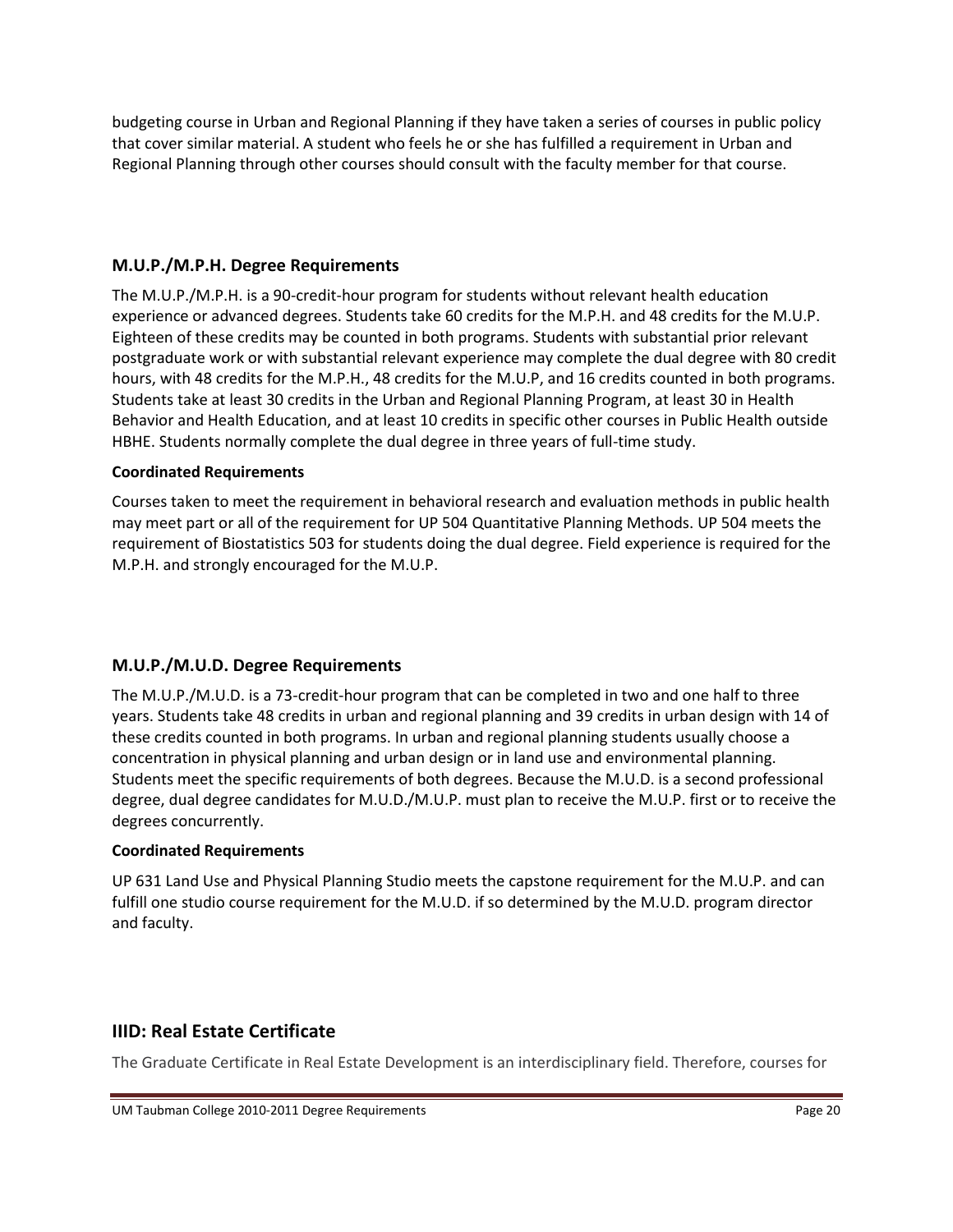the certificate come from the University of Michigan's Business, Law, Urban and Regional Planning, Natural Resources and Environment, Landscape Architecture, Architecture, Urban Design, and Engineering Schools. Students are eligible to apply either as (1) a University of Michigan graduate student or (2) as a real estate professional on a stand-alone, certificate-only, basis. Applicants have to be a graduate of an accredited four-year college or university. We welcome applications from real estate professionals in the Detroit metropolitan area who are not currently enrolled at UM. Most of our UM graduate students are enrolled in urban planning, business, law, urban design, architecture, public policy, natural resources, and social work.

Certificate students must complete a total of 17 credits hours. Enrollment will be limited to 60 students in the program at any one time.

#### **Course Requirements**

Students are encouraged but not required to have completed a course in microeconomics before beginning the certificate. Students will complete the following requirements (see courses page for specific course offerings):

NEW: A 7.5 credit real estate-oriented MAP project is eligible for double-counting two of the required 3 credit courses.

- An introductory real estate development overview course. The aim of these courses is to give students an overview of the process of real estate development from conception to completion before they enter courses that deal with detailed aspects of development.
- At least three credits in real estate finance and investment. These courses provide understanding of how real estate is financed and why investors are interested in real estate. Students will learn about the role of real estate finance in capital markets and about the structure of financing for real estate projects.
- At least three credits in real estate and land use law. These courses provide background in the legal structure that encourages, discourages, and controls different types of real estate development. These courses provide the background for understanding why jurisdictions regulate development and how regulation can enhance the quality of development.
- At least three credits in real estate in the urban development context. These courses encourage students to consider what constitutes desirable development that enhances the quality of life.
- At least three credits in design and implementation. These courses aim to give students background in complex areas of design and implementation of real estate development projects.
- An integrative seminar. This two-credit course will address special topics in real estate with the goal of giving students an opportunity to study specific issues in a seminar setting and to share ideas among all those in the certificate program.

Please review the Graduate Certificate in Real Estate Development Requirement Checklist, available online at taubmancollege.umich.edu/programs. This should be filed with Stacey Shimones, 2150 Art and Architecture.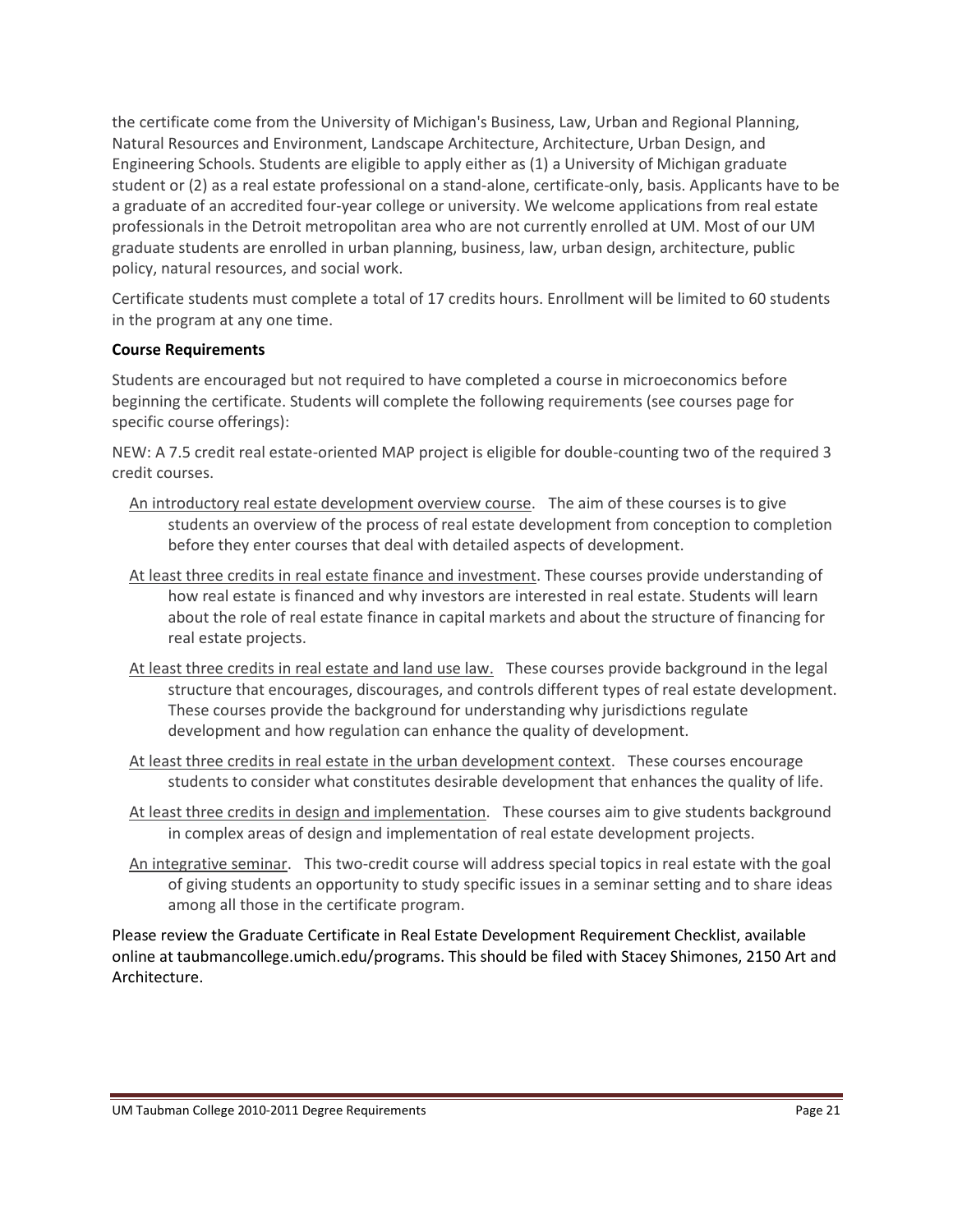# **IIIE: Ph.D IN URBAN PLANNING**

#### **U.R.P. Ph.D Degree Requirements**

Degree requirements are divided into two stages: pre-candidacy and candidacy. The former involves course work and qualifying examinations, after which the student advances to candidacy. The second stage includes the dissertation research proposal and the completion of the dissertation. The Doctor of Philosophy (Ph.D.) degree in urban and regional planning is granted upon the successful completion and defense of the dissertation.

#### **Pre-Candidacy Requirements**

Pre-candidacy requirements include five areas:

- Planning theory
- Analytic methods
- Research design
- Primary area of specialization
- Secondary area of specialization

Students meet these requirements through coursework and exams over a two year period. During this time, a student's cumulative grade point average may not fall below a B without academic discipline or probation.

#### **Required Courses**

Three courses are required of all Ph.D. students, including two doctoral-level planning theory courses and a two-semester research seminar sequence. The two theory courses, Advanced Urban Theory (UP 650) and Epistemology and Reasoning for Planning Research (UP 660), are offered during the fall term in alternating years. These courses are designed to provide doctoral students a solid theoretical foundation for conducting rigorous scholarly inquiry within the planning field. Second-year students are required to take UP 835 (Ph.D. Research Seminar) over the fall and winter terms (for a total of four credit hours). This year-long seminar has three objectives. First, it exposes students to various approaches to research related to planning. Second, it enables students to formulate and test out researchable topics among faculty and student peers. Finally, it enables students to gain experience in developing an appropriate research design, in writing a detailed research proposal, and in formally presenting the proposal to an audience of faculty and students in a seminar during winter semester.

#### **Overview of Core Curriculum**

| <b>THEORY</b>                                                                                                                        |                     |
|--------------------------------------------------------------------------------------------------------------------------------------|---------------------|
| <b>Courses</b>                                                                                                                       | <b>Credit Hours</b> |
| UP 540 Planning Theory (required for students without a masters degree<br>in urban planning or without a previous equivalent course) |                     |
|                                                                                                                                      |                     |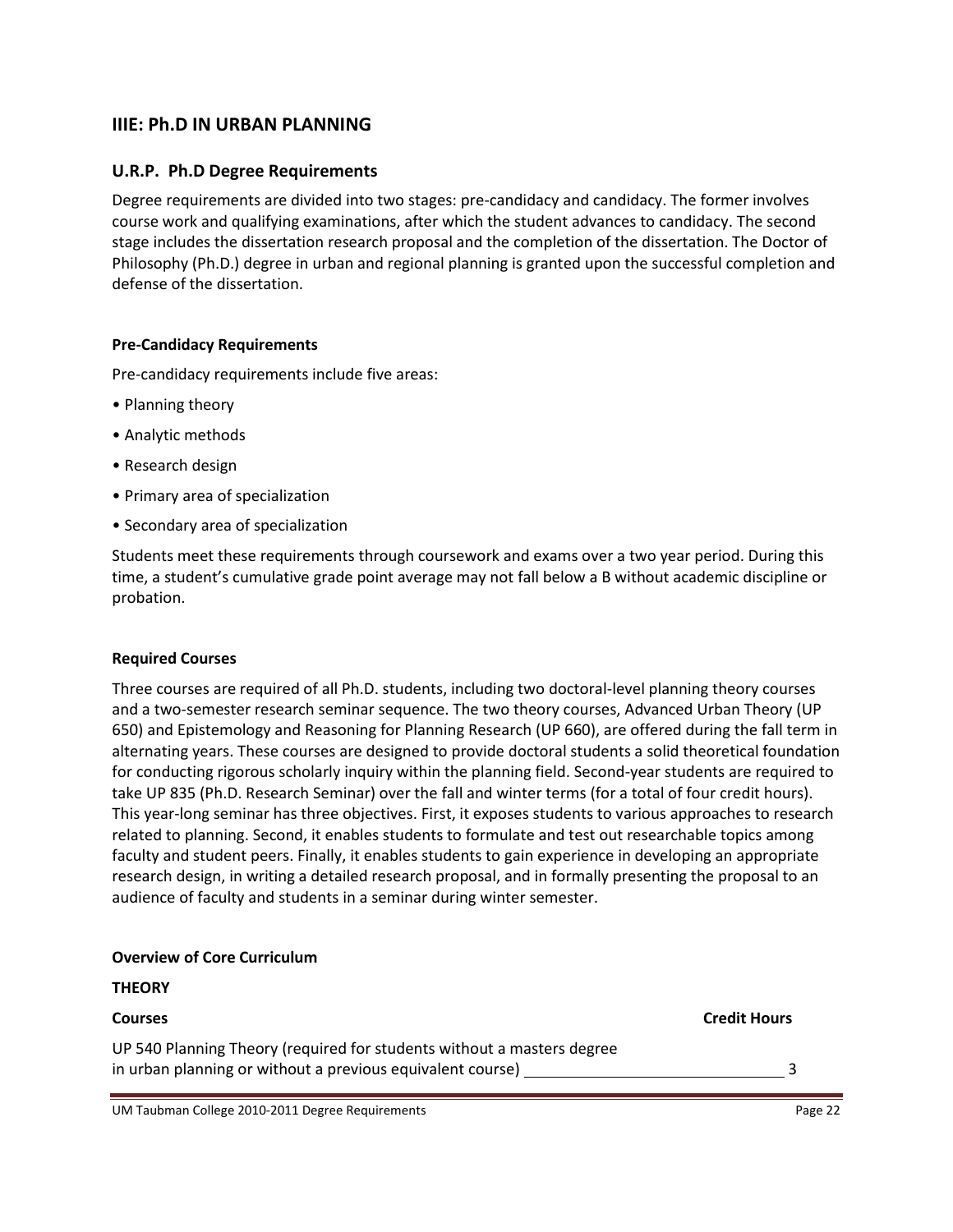| UP 660 Epistemology and Reasoning for Planning Research<br>(offered fall term in odd number years) |     |
|----------------------------------------------------------------------------------------------------|-----|
| <b>Total</b>                                                                                       | 6–9 |

NOTE: A written theory examination is given to all eligible students once per year, normally in May (after two years of coursework).

## **RESEARCH DESIGN and METHODS**

| <b>Courses</b>                                                                                                                          | <b>Credit Hours</b> |
|-----------------------------------------------------------------------------------------------------------------------------------------|---------------------|
| UP 835 Research Design (a two-semester sequence,<br>normally taken fall and winter of the second year)                                  | 4                   |
| Analytical Methods (2 semesters graduate level statistics) _                                                                            | 6                   |
| 2 areas of dissertation-related methods (e.g., spatial analysis, qualitative methods)<br>satisfied through 9 credit hours of coursework | q                   |
| Total                                                                                                                                   | 19                  |

NOTE: No examination. Requirement is satisfied through grades of B or higher in all courses.

#### **SPECIALIZATION**

| <b>Courses</b>                                                                                                                  | <b>Credit Hours</b> |
|---------------------------------------------------------------------------------------------------------------------------------|---------------------|
| UP 680 Directed Study (literature review in area of specialization, generally<br>completed during the second or third semester) |                     |
| 3 or 4 courses in student-defined area of specialization                                                                        | $9 - 12$            |
| 2 or 3 courses in secondary area of specialization                                                                              | $6 - 9$             |
| Total                                                                                                                           | $18 - 24$           |

NOTE: Comprehensive examination (written take-home and oral) on primary and secondary areas of specialization. Exam tailored to, and scheduled by the student.

| Total core curriculum credit hours | $43 - 52$ |
|------------------------------------|-----------|
|                                    |           |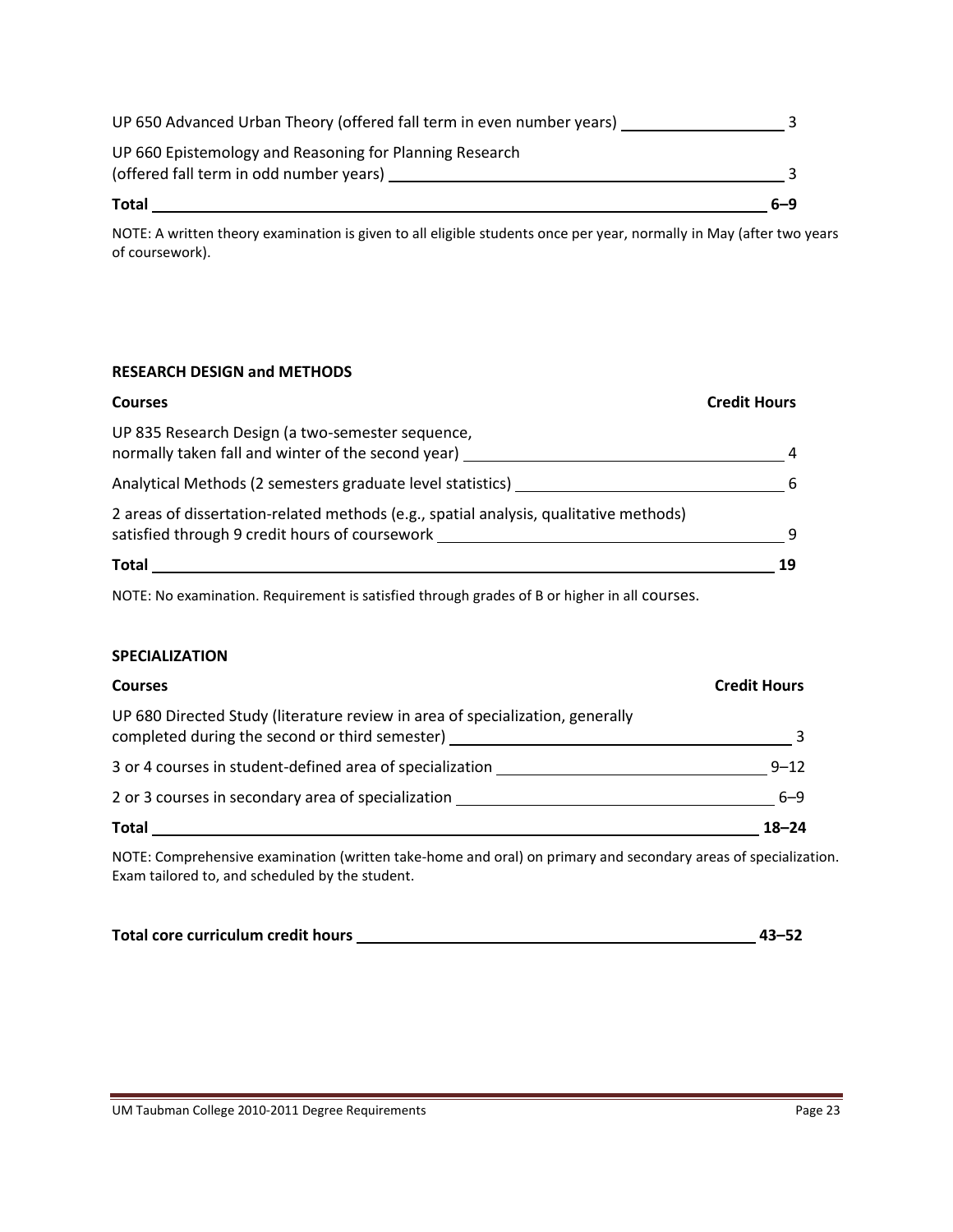# **SECTION IV: ACADEMIC POLICIES AND PROCEDURES**

# **IVA: ACADEMIC POLICIES FOR STUDENTS IN RACKHAM GRADUATE SCHOOL**

Students enrolled in Doctoral Studies in Architecture (Master of Science, Ph.D.) or the Urban and Regional Planning Program (Master of Urban Planning, Ph.D. in Urban and Regional Planning) must refer to the Rackham Graduate School online publications for the most up-to-date information on admission, programs of study, courses, fees and expenses, financial support, academic standards, and various other policies at the web address below:

Office of Admissions Horace H. Rackham School of Graduate Studies The University of Michigan 106 Rackham Building 915 E. Washington Street Ann Arbor, MI 48109-1070 Phone: (734) 764-8129 Fax: (734) 647-7740 Email: rackadmis@umich.edu Web: http://www.rackham.umich.edu/

# **IVB: TAUBMAN COLLEGE ACADEMIC POLICIES: GENERAL INFORMATION**

The following information (Section IVB through Section IVF) on academic policies and procedures specifically pertains to students enrolled in Junior Year of the Undergraduate Program through the Master of Architecture Program and the Master of Urban Design Degree Program.

## **Admission**

Admission requirements and procedures are described in this section under Undergraduate Program, Junior Year Admission and under Master of Architecture Degree, 2G or 3G options.

## **Readmission**

Students returning to the Architecture Program who have not been enrolled for more than 12 months must formally apply for readmission. Inquiries should be directed to: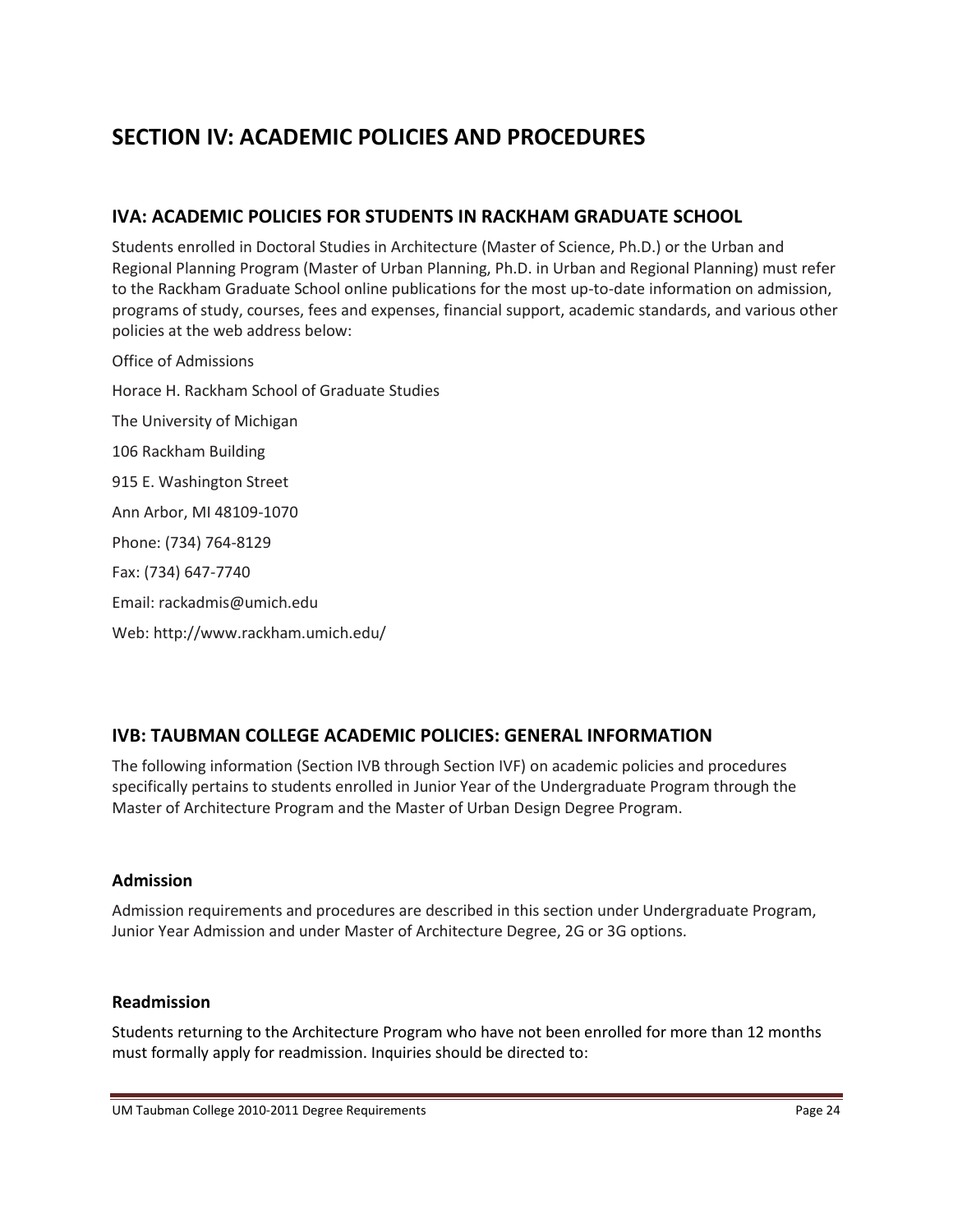Architecture Admissions 2000 Bonisteel Boulevard Ann Arbor, MI 48109-2069 Phone: (734) 764-1649 Fax: (734) 763-2322

The application for readmission should be filed no later than two months before the beginning of the term of re-enrollment. No application fee is required.

# **Orientation**

Taubman College does not participate in the University Summer Orientation Program, but instead, conducts its own orientation program prior to the start of fall term classes. It is important that all entering students attend. Students will receive detailed orientation information by early August.

# **Registration**

Students are officially enrolled for a term at the time of registration. Each student completes this registration process by using Wolverine Access, a web-based information system. Students will receive detailed information about registering for courses during the summer before classes begin. Directions for Wolverine Access registration are in the "University of Michigan Schedule of Courses" for a selected term. A late registration fee will be assessed to students who register after the end of the scheduled registration period for any term or program. Please refer to the section on "Fees and Expenses."

## **Academic Counseling**

The chair of the Architecture Program coordinates academic counseling. Throughout their period of enrollment, students are encouraged to consult with various members of the faculty regarding academic and career goals. Students enrolled in the Master of Architecture Program are required to have a Program Planning Form, signed by a faculty advisor, on file with the college Registrar. Although faculty and administrators may assist a student in arranging an academic program, the student is ultimately responsible for meeting all program and degree requirements.

## **Repeating Courses**

A student must repeat a course that he or she has failed if the course is either a required course or a prerequisite for another course that the student wishes

1. If a student earns a grade below "C-" (1.7) in a required course, he or she must repeat the course

2. If a student earns a grade below "C-" (1.7) in a course that is a prerequisite for a later course in a sequence, he or she may continue with the next course in the sequence, but must repeat the failed course.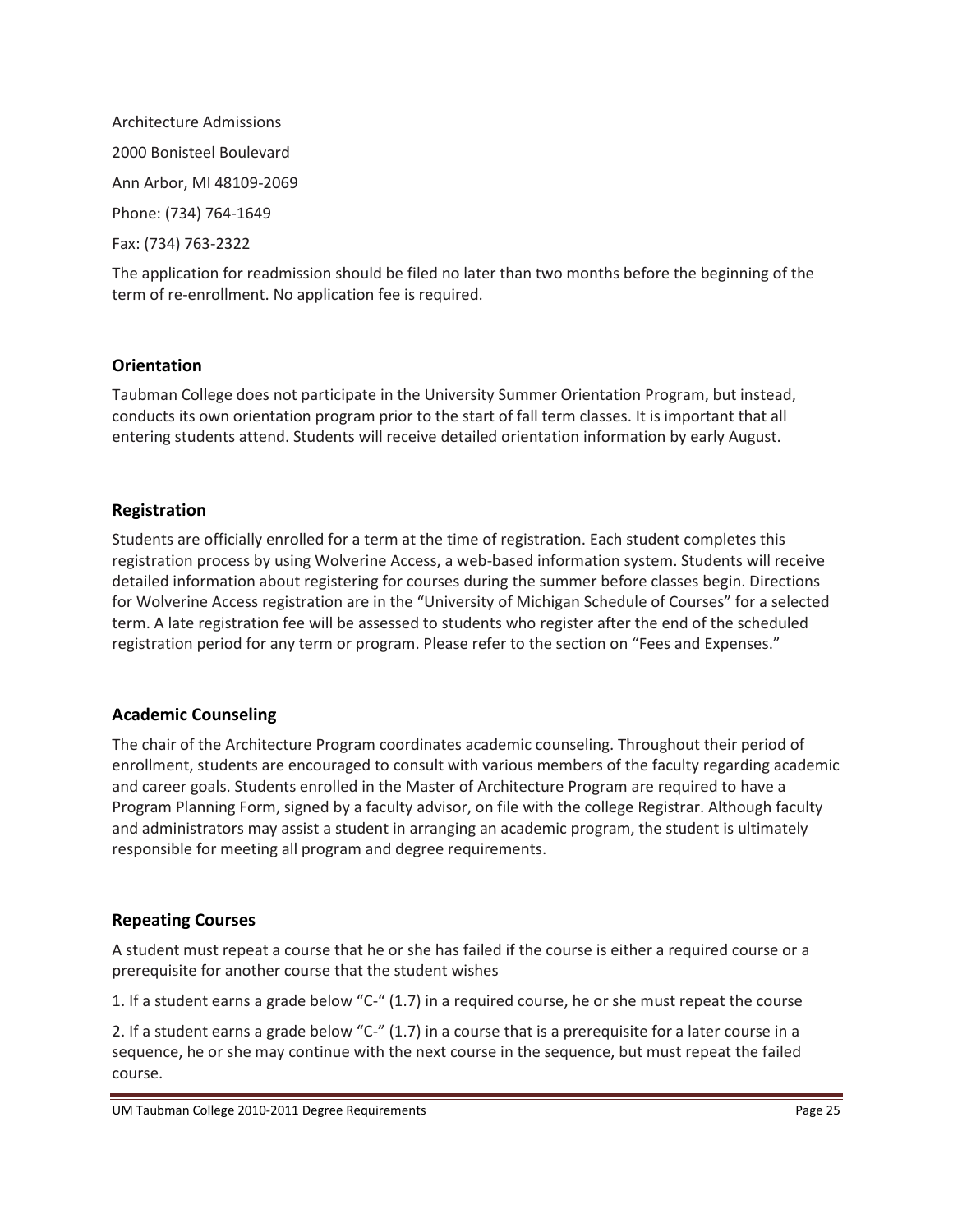3. If a student earns a grade below "C-" (1.7) in a second course (whether consecutive or not) in a sequence, he or she cannot continue with subsequent courses in the sequence until all earlier courses in the sequence have been satisfactorily completed prior to (and not concurrent with) election of the next course in the sequence.

4. If a student withdraws from a required course, he or she must repeat that course in its entirety at a later date. If the course is a prerequisite for a later course in a sequence, the course in which the withdrawal occurred must be satisfactorily completed prior to (and not concurrent with) election of the later course.

5. When a student is required to repeat a course and when, in the interim, the credit hours have changed and/or the course content has changed significantly, the program chair shall determine the extent of the remedial work required.

# **Withdrawal From the Program**

A student who terminates his or her enrollment during the term is required to officially withdraw. The student is responsible for initiating the withdrawal; he or she should contact the college Registrar. Any refund of fees is handled in accordance with University regulations as described in the section on Fees and Expenses.

# **Student Records**

An academic file is maintained by the college for each student. The file contains admission materials, academic records and transcripts, correspondence, etc. The college endorses the university's Policy on Student Records, which meets the standards set forth in the Family Educational Rights and Privacy Act of 1974. Each student has the right to examine all materials in his or her file, except as prohibited by the above policies.

The college registrar and the administrative officers of the college, or their appointed representatives, shall have direct access to all records. All other persons, including faculty, may have access to portions of a student's record only when so authorized by the student.

# **Joint/Dual Degrees**

Students wishing to pursue a dual degree program other than those described are advised to contact the college Registrar. Requests are approved on an individual basis.

# **Officer Education Programs**

Officer education training programs are available to all students enrolled in the University of Michigan. Enrollment in officer education programs is voluntary, but the University and the armed forces expect each student who volunteers to meet the full obligations accepted. Since there are minor variations in the programs, interested students are encouraged to consult the chairpersons of the respective Army, Navy, and Air Force Officer Education Programs for information.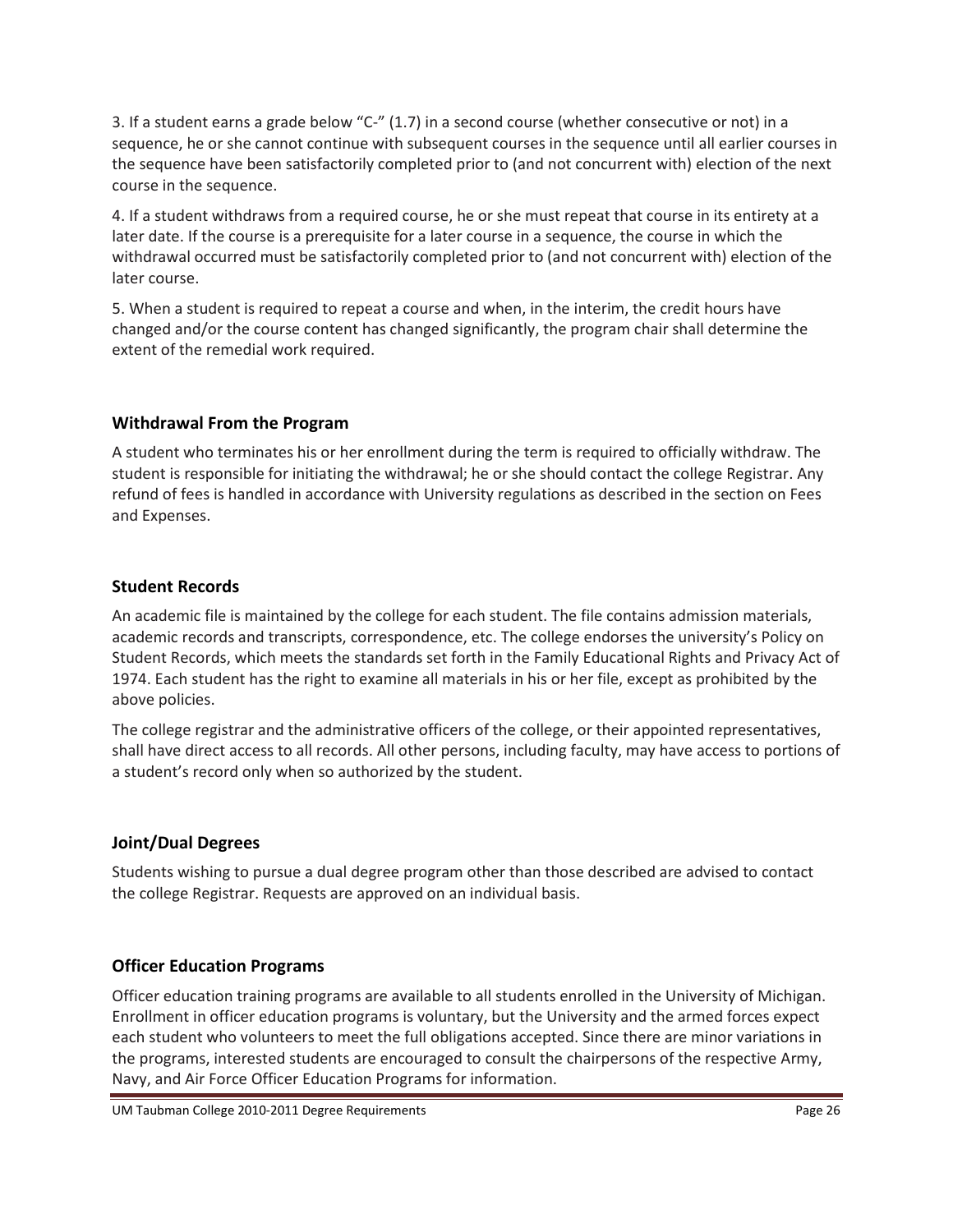Questions regarding the granting of academic credit for Officer Education Program course elections for students in the Architecture Program should be directed to the college registrar

# **IVC: TAUBMAN COLLEGE ACADEMIC POLICIES: COURSE ELECTIONS**

# **General Policy**

Students in the Architecture Program are not required to have election worksheets or drop-add forms signed and stamped by the college registrar, provided they are registering or making changes within the official registration/drop-add period for any given term. Except under extraordinary circumstances, students will not be allowed to drop, add, or modify courses after the official drop-add deadline published in the university's time schedule. Any modifications to course elections after this date are subject to approval from the instructor(s) involved and/or the program chair or the chair's designee.

It is the responsibility of each student to adhere to the college's policies and procedures for course elections as described below. The college registrar reviews the class scheduled of all students to make sure they have complied with policy, but this does not take place until after the drop-add deadline as passed. If a student has not followed the college's policies and procedures, the registrar has the authority to change course elections consistent with the following rules. The student will be notified of such changes. Students should contact the registrar if they have any questions.

## **Dropping and Adding**

Students may drop and/or add courses through the third week of any full term and the second week of any half term. A course officially dropped after this deadline will appear on the academic record ith the designation "W" (withdrawal). No credit is awarded toward the degree and grade point averages are not affected. A withdrawal from a course does not result in tuition reimbursement. An unofficial drop is when the student does not complete a course and does not obtain permission for a withdrawl. Unofficial drops are recorded on the academic record as an "ED". Provided the course is taken for a letter grade, an "ED" will be counted as an "E" when calculating grade point averages and no credit is awarded toward the degree.

## **Auditing Courses**

A student may elect or modify a course as an official audit (visit) through the third week of any full term and the second week of any half term. Permission of the instructor (a signature on an election worksheet or drop-add form) is required and regular fees are assessed. A course elected as an official audit will appear on the academic record with the designation "VI," but no credit will be awarded toward the degree and grade point averages are not affected. It is the responsibility of the student to make arrangements with the instructor as to class attendance, assignments, and/or exams to be completed. Unsatisfactory completion of these requirements, as determined by the instructor, will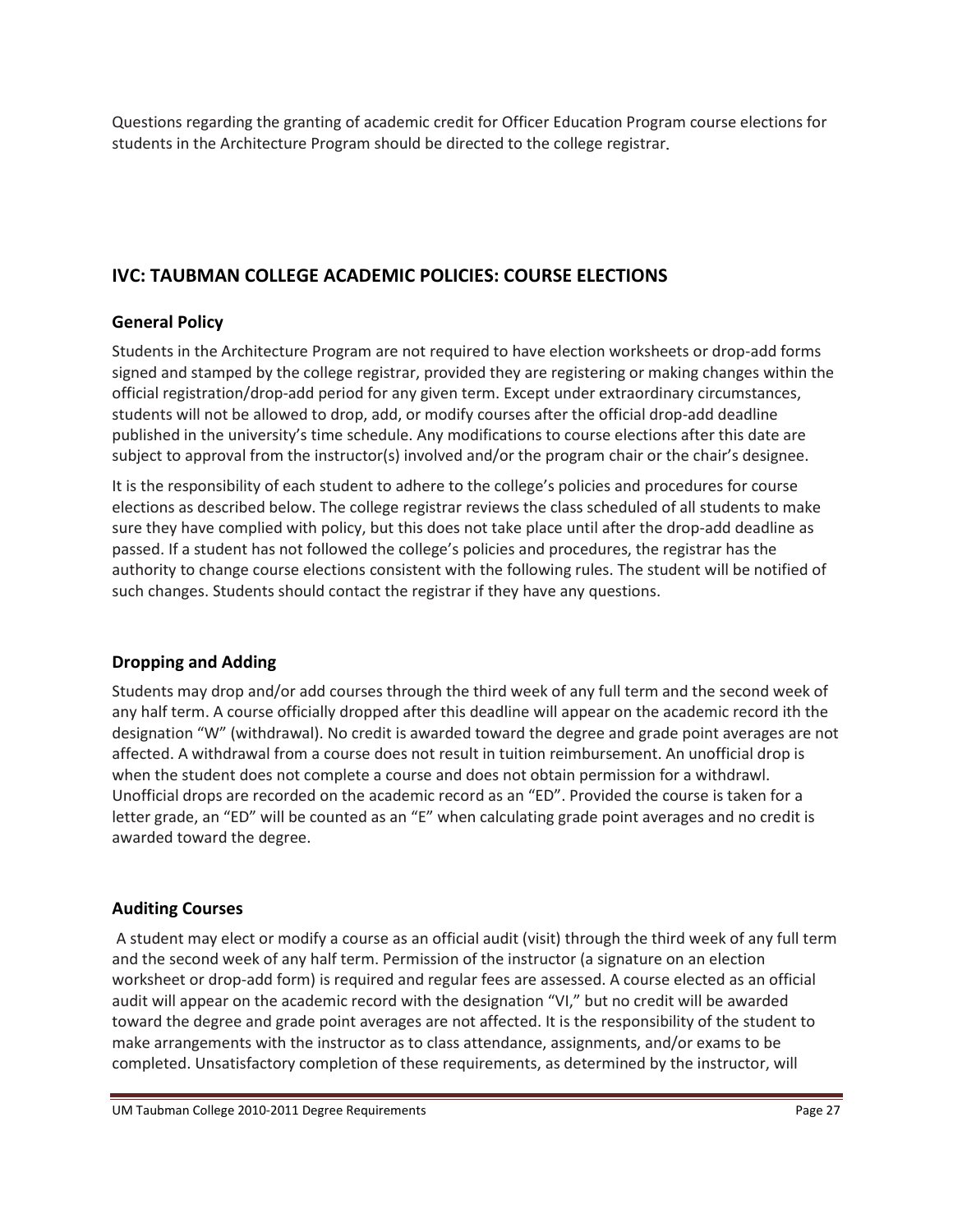result in an "ED" (unofficial drop) on the academic record. The "ED" will not affect grade point `averages because the course was not elected for a letter grade.

# **Pass/Fail**

A student may elect or modify a course to pass/fail through the third week of a full term and the second week of a half term, but under the following conditions:

1. Courses offered by Taubman College may not be taken pass/fail

2. Courses taken to fulfill pre-professional requirements for the B.S. degree—art, English, mathematics, physics, digital media arts, humanities, natural sciences, and social sciences—may not be taken pass/fail 3. Courses taken to fulfill the cognate requirement for the M.Arch. degree may not be taken pass/fail

4. Courses taken as substitutes for required classes may not be taken pass/fail

5. English Language Institute courses may not be taken pass/fail

6. A maximum of one course per term may be taken on a pass/fail basis

Credit hours for courses satisfactorily completed as pass/fail will apply toward the degree, but grade point averages are not affected. Instructors are not informed of those students taking a course on a pass/fail basis. Instructors report grades as usual iand the Office of the Registrar makes the following conversions:

- A through C- is entered on the academic record as "P" (pass) for credit
- D+ through E is entered on the academic record as "F" (fail) for no credit

## **Architecture Independents Studies**

Undergraduate students must use Arch 300 or Arch 400 as an independent study number. Permission of the instructor (an override) is required. Graduate students must use Arch 600 (Arch 593 for Architectural History) as an independent study number. Permission of the instructor and approval by the program chair are required. Students should obtain a Tutorial Studies Approval Form from the college registrar. Only one Tutorial Studies course may be elected per term, and no more than 6 credit hours of Tutorial Studies credit may apply toward the M.Arch. degree.

# **IVD: Taubman College Academic Policies: Transfer of Credit**

## **Transfer of Credit**

Credit hours approved for transfer from another program, unit, or institution will appear on the student's transcript and will count toward the B.S. degree. Only credit hours, and not grades or honor points, will be posted to the student's record. Requests for transfer of credit should initially be made to the college registrar. In some cases, approval from the program chair is necessary.

Note: In order for course credits from external (non-UM) institutions to be eligible for transfer to the architecture program, students must achieve a grade of C or better in those courses.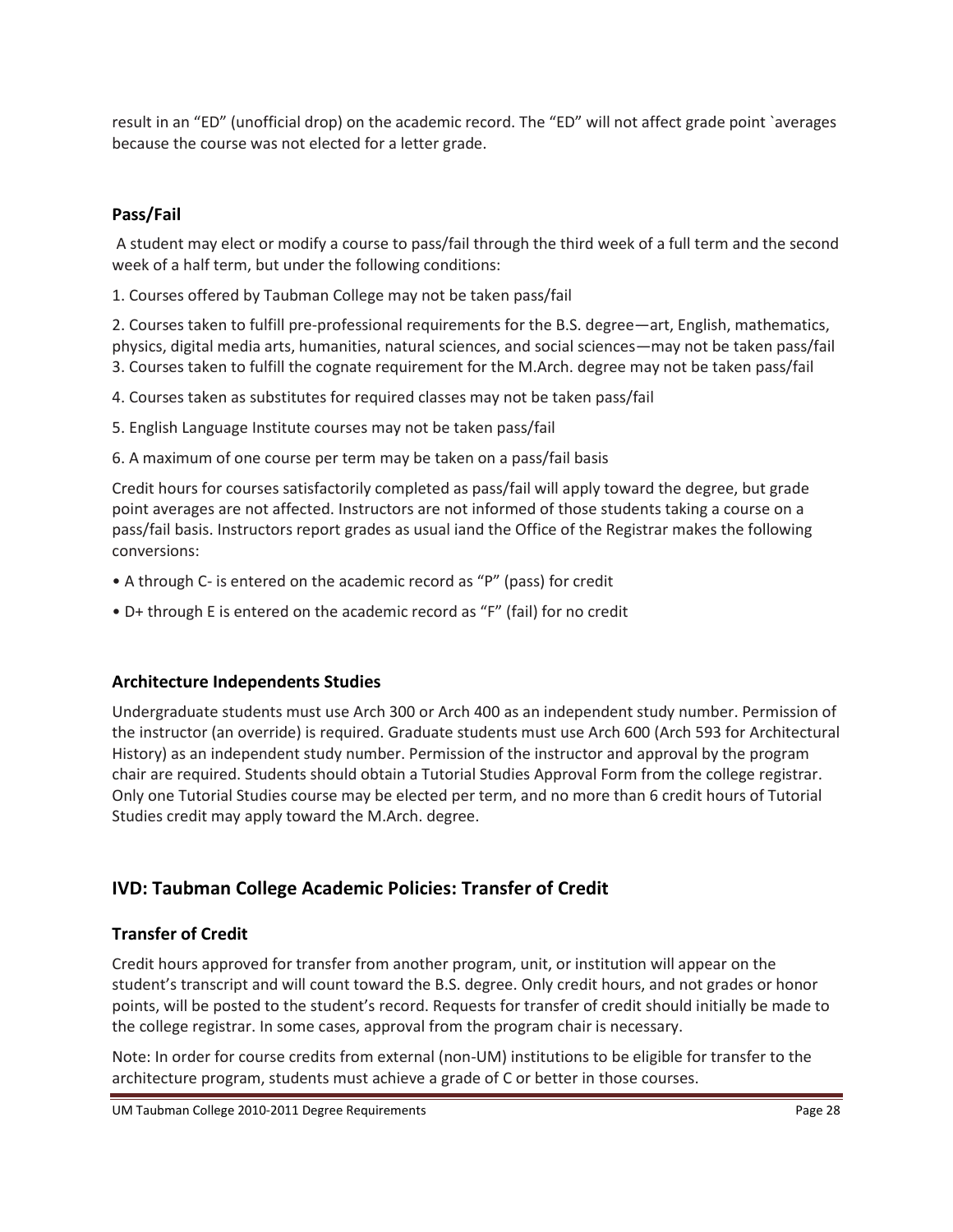#### **Undergraduate**

For undergraduate students, credit for academic courses from other units of the university and other institutions is evaluated by the Office of Undergraduate Admissions. All credit earned in other units of the university, except remedial courses below normal college-level and introductory officer education courses, will transfer.

Credit earned through high school advanced placement exams, conducted nationally by the college Entrance Examination Board, will transfer, provided the scores meet university standards. No credit will be awarded for placement exams offered by other departments of the university or by other institutions. Not more than 7 credit hours of nonacademic or technical courses earned at other institutions may be transferred; such credit is evaluated by the Architecture Program.

## **Course Waivers**

A student may petition to receive a course waiver in a course he or she has already completed at another accredited university. The student must submit a waiver request form to the faculty member teaching the course in which he or she is seeking the waiver and submit supporting documentation, including but not limited to course syllabus, assignments, projects, papers, and tests to demonstrate sufficient knowledge of the subject. The granting of a waiver is at the discretion of the individual faculty member. If a student receives a course waiver, he or she has fulfilled that requirement, but no credit hours will be granted. The student will need to register for another course of equal credits in place of the waived course. It is recommended that students select a replacement course in the same area in which they received the waiver. For example. a student receiving a waiver from a structures course should select a structures elective. For graduate students, the selected replacement course should be 500 level or above. Prior approval from the chair is required for 400 level courses.

# **IVE: TAUBMAN COLLEGE ACADEMIC POLICIES: GRADING**

#### **Grading**

Course grades are awarded on a letter system, A through E. These letter grades are translated into honor points for each hour of course credit, as follows:

| $A = 4.0$  | $B - 2.7$ | $D+ = 1.3$ |
|------------|-----------|------------|
| $A - 3.7$  | $C + 2.3$ | $D = 1.0$  |
| $B+ = 3.3$ | $C = 2.0$ | $D - 0.7$  |
| $B = 3.0$  | $C - 1.7$ | $E = 0.0$  |

In addition, the following notations are used to indicate unresolved academic situations: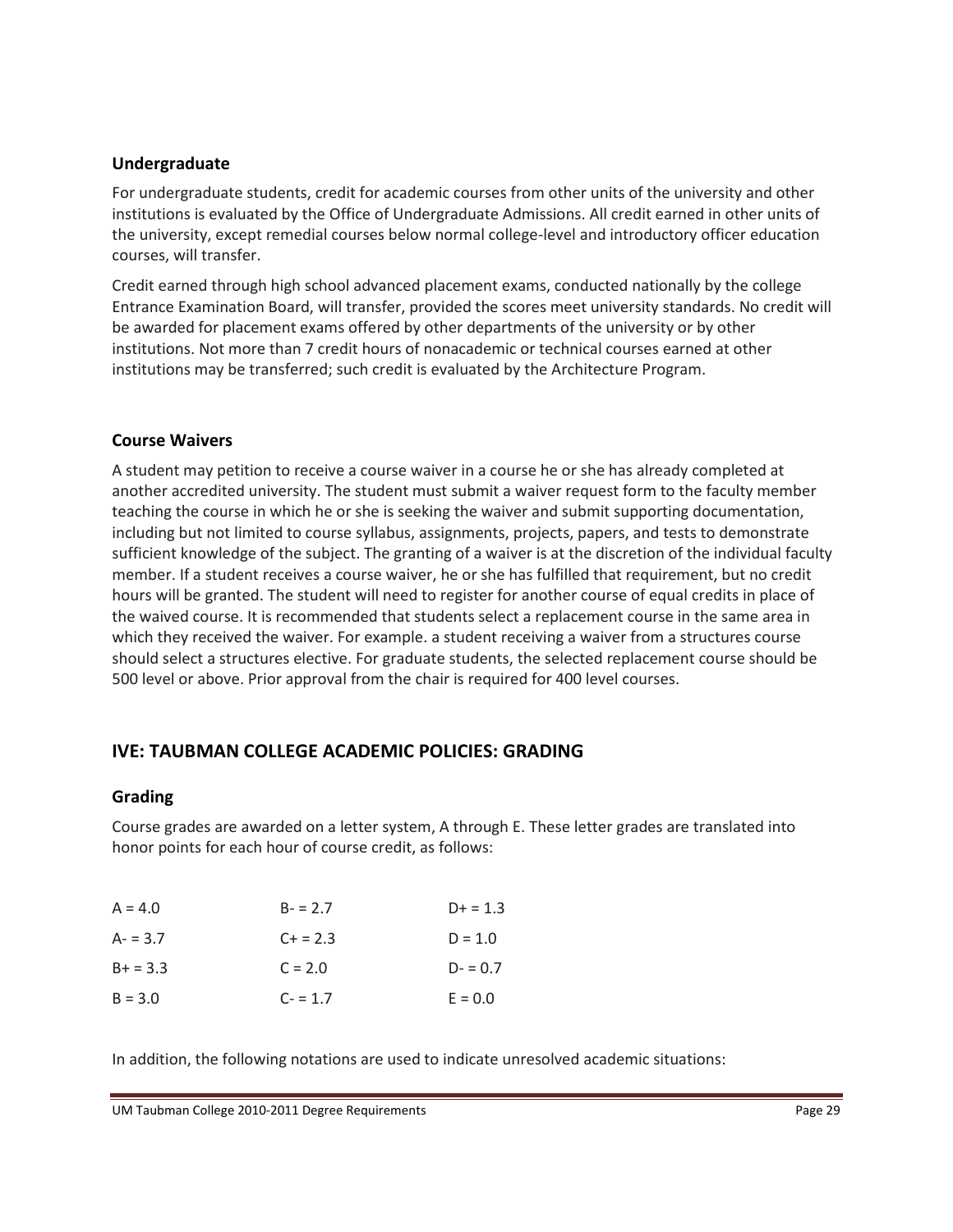ED....................unofficial drop

I.........................incomplete

NR....................no report from instructor

X.......................absent from examination

Y.......................course extends beyond published schedule of term

No honor points are given for courses in which any of these grades are assigned. Students receiving a grade of ED or NR are advised to contact the college Registrar immediately. Students earning grades of I or X are advised to read the section on Incomplete Grades and to contact their instructors immediately.

# **Grade Point Average**

The grade point average (GPA) for a term is calculated by dividing the Michigan honor points (MHP) earned during the term by the number of Michigan semester hours (MSH) elected for the term. The cumulative grade point average is calculated by dividing the total of all Michigan honor points earned during enrollment in the program by the number of Michigan semester hours elected in that program. The Michigan semester hours to not include credit hours:

- 1. Transferred from another program, unit, or institution
- 2. For courses elected pass/fail or audit
- 3. For professional work experience

# **Term Grades/Transcripts**

Students enrolled on the Ann Arbor campus obtain grades through Wolverine Access on the Web. Grades for the current term will be available as they are entered in the computer system at the end of the term. Official transcripts must be obtained from the Transcript Department within the Office of the Registrar.

## **Incomplete Grades**

When a student is unable to complete the required work for any course because of illness or for other reasons acceptable to the instructor and only when the amount of unfinished work is small, the instructor may report a grade of "I" (incomplete). As soon as a student learns that an "I" grade has been (or will be) reported, he or she shall immediately contact the instructor. The instructor shall explain to the student the work that must be made up and shall set a time period for its completion within the limits described below. A final grade must be submitted to the Registrar within two months following the last day of classes of the term in which the "I" grade was earned. This deadline may be extended for just cause provided the instructor files a time extension form with the Registrar prior to the two-month deadline. No extension will be granted beyond the last day of classes of the first full term (fall, winter or spring/summer) following the term in which the "I" grade was earned, unless such an extension is approved by the Program Chair. If the final grade is not submitted prior to the two month (or extended) deadline, the "I" grade will lapse to an "E." When a student is absent from an examination, the instructor may report a grade of "X." The procedures and deadline for making up this work are similar to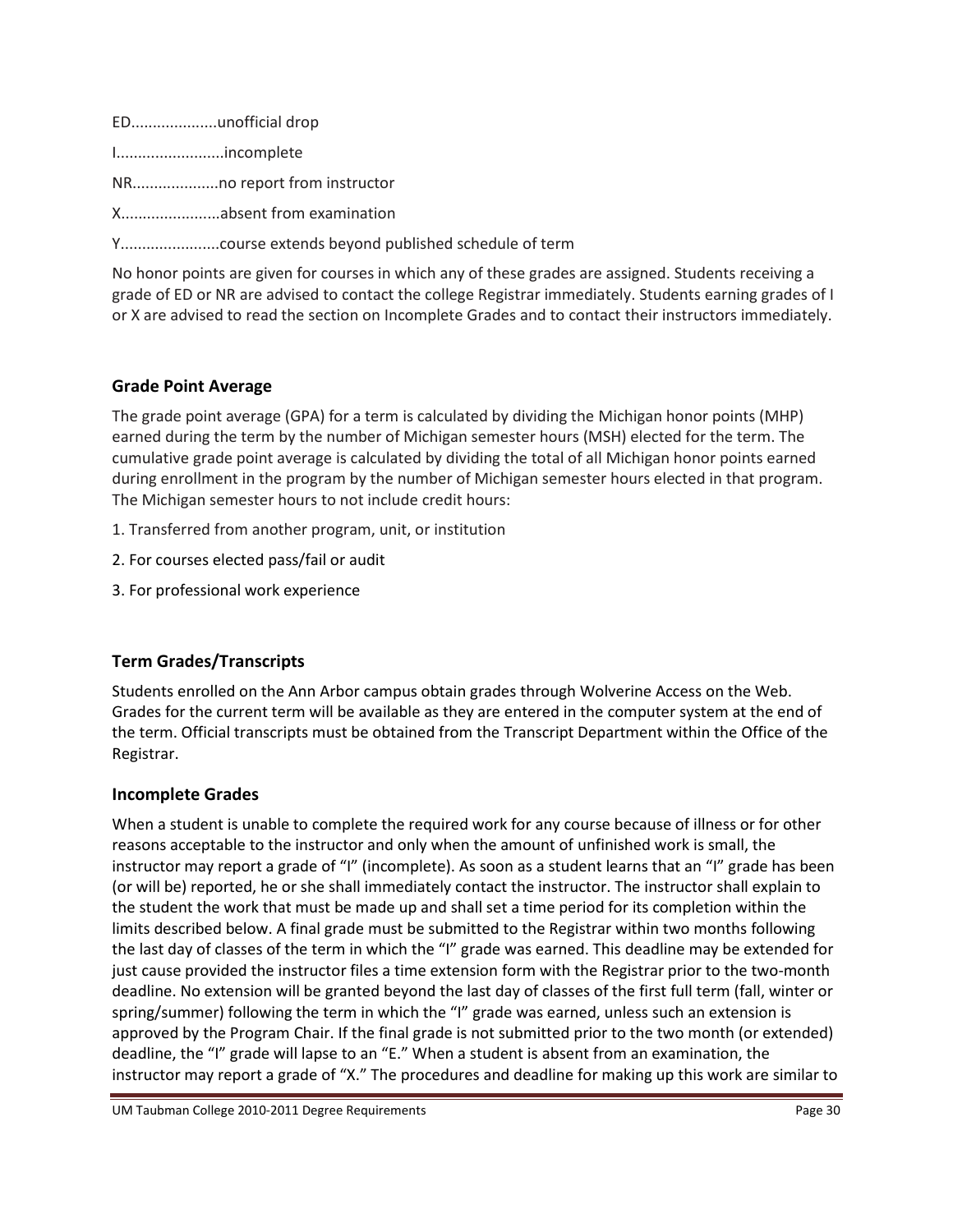those described above for "I" grades.

## **Good Standing**

To be in good standing in the undergraduate program, a student must have a GPA of at least 2.0 for the term just concluded and a cumulative GPA of at least 2.0. To be in good standing in the graduate program, a student must have a GPA of at least 3.0 for the term just concluded and a cumulative GPA of at least 3.0.

# **IVF: TAUBMAN COLLEGE ACADEMIC POLICIES: ACADEMIC DISCIPLINE**

# **Definition of Academic Discipline**

Any student not in good standing is on academic discipline under one of the following categories: Action pending, probation, further enrollment withheld or reinstated on Probation. As soon as possible after the college receives the transcripts, all students on academic discipline will be notified of their status. Each student so notified should contact the college Registrar immediately. For students on academic discipline, the program chair (or chair's designee) has the right and responsibility to approve course elections and changes, to require the election of specific courses and to establish a maximum or minimum number of courses and credit hours. The final responsibility for the administration of matters related to academic discipline rests with the committee on academic standing. All actions of academic discipline are entered on, and become a permanent part of, the student's academic record; except that when such action results from administrative, faculty, or staff error, the entry will be expunged. As soon as the student corrects all academic deficiencies, record clear is noted on the transcript, and the student is again in good standing.

In this policy on academic discipline, term, except as modified, refers to either a full term or a half term. When a student elects less than 6 credit hours in a term, his or her academic status will normally be determined by counting the current term and the preceding term as a single combined term; except that if this totals more than 20 credit hours, the status will normally be determined by counting the current term and the following term as a single combined term.

# **Action Pending**

Action pending is assigned when the academic record of a student not on probation or reinstated on probation is incomplete (grades of ED, I, NR, or X) for the term just

concluded, and when failure to correct this deficiency will result in a term GPA and/or cumulative GPA below 2.0 (undergraduate)/3.0 (graduate). Action pending is assigned only for the two-month period permitted for finishing incomplete work. At the end of this makeup period, the student's academic record will be reviewed again and a status of either good standing or probation will be assigned, except that further enrollment withheld may be invoked in cases of extremely poor academic performance.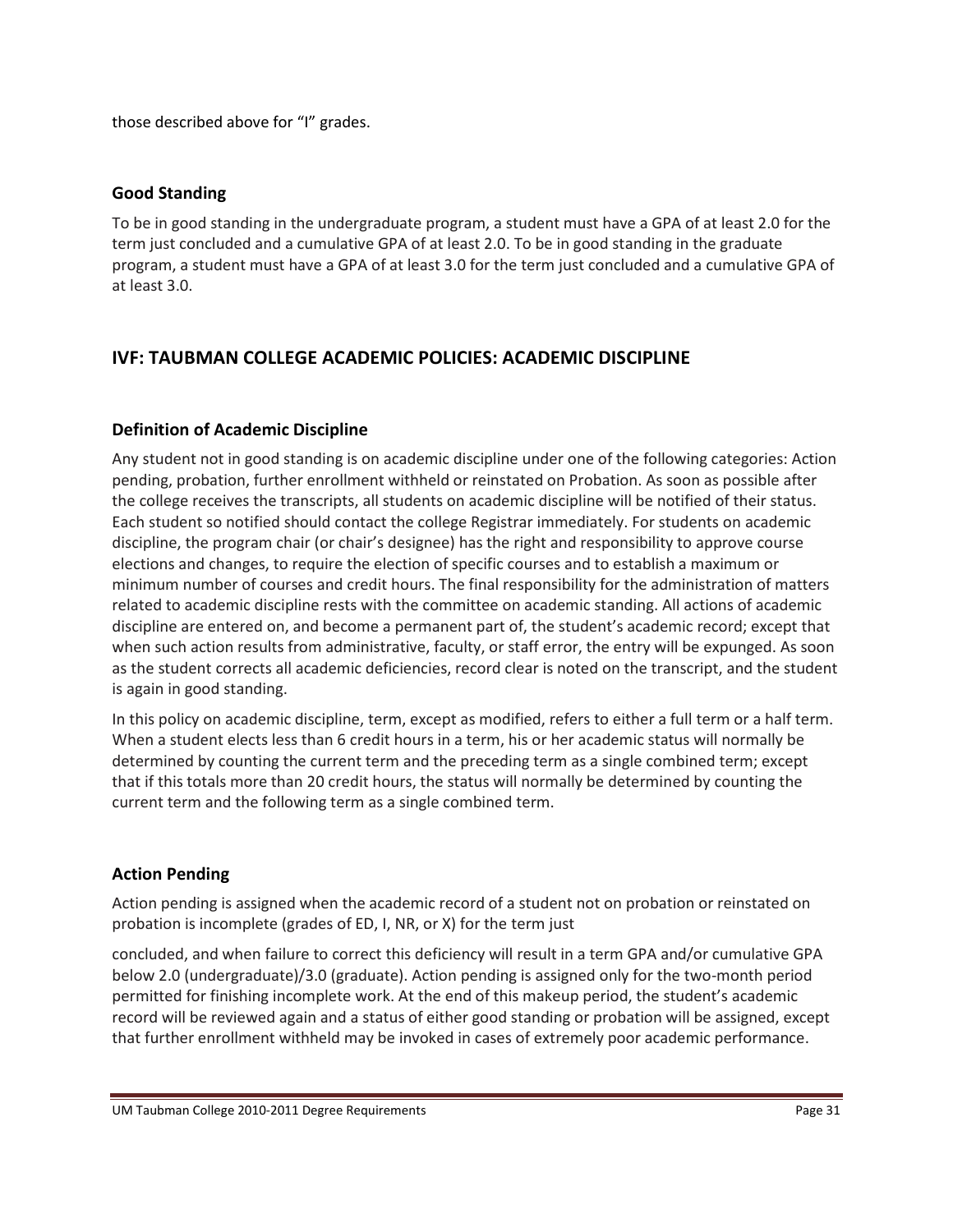# **Probation**

Probation is assigned when a student not already on probation or reinstated on probation has a deficiency of:

1. Less than 10 honor points below a 2.0 (undergraduate)/3.0 (graduate) for the full term just concluded

2. Less than 5 honor points below a 2.0 (undergraduate)/3.0 (graduate) for the half term just concluded

3. Below a cumulative 2.0 (undergraduate)/3.0 (graduate) GPA Probation is assigned for a period of one term only, during which the student is required to:

- 1. Earn at least a 2.0 (undergraduate)/3.0 (graduate) GPA for that term
- 2. Raise his or her cumulative GPA to at least 2.0 (undergraduate)/3.0 (graduate)
- 3. Meet any other special conditions of the probation

If a student satisfies all requirements of the Probation, he or she is again in good standing. If a student fails to satisfy all of these requirements, a status of further enrollment withheld is assigned. The student may not continue in the program unless he or she successfully appeals that action.

## **Further Enrollment Withheld**

Further enrollment withheld is assigned when a student is in severe academic difficulty. Specifically, one of the following:

1. If the term GPA, the cumulative GPA, or any combination thereof is below 2.0

undergraduate)/3.0 (graduate) for two successive terms.

2. If there is a deficiency of 10 or more honor points below either a 2.0 (undergraduate)/3.0 (graduate) full term GPA or cumulative GPA

3. If there is a deficiency of 5 or more honor points below either a 2.0 (undergraduate)/3.0 (graduate) half term GPA

4. If there is lack of reasonable progress toward a degree

5. If a student on probation or reinstated on probation fails to meet all requirements of the probation

When further enrollment is withheld and if the student is not already on Reinstated on Probation, he or she has the privilege of appealing the action, in accordance with procedures established by the committee on academic standing. The student will be required to explain in writing the particular reasons for the low academic performance and to present a compelling argument why continuing enrollment or readmission should be permitted. Each case will be carefully considered on its own merits. If the committee on academic standing approves the appeal, the student is reinstated on probation. If the committee denies the appeal, the student is prohibited from enrolling in the college normally for at least two full terms, and the status of further enrollment withheld continues in effect. During the last term of the required disenrollment period, the student may petition for reinstatement by presenting evidence that, during this period, he or she has taken steps to substantially improve his or her chances for academic success in the remainder of the program. If the committee approves this petition, the student is reinstated on probation.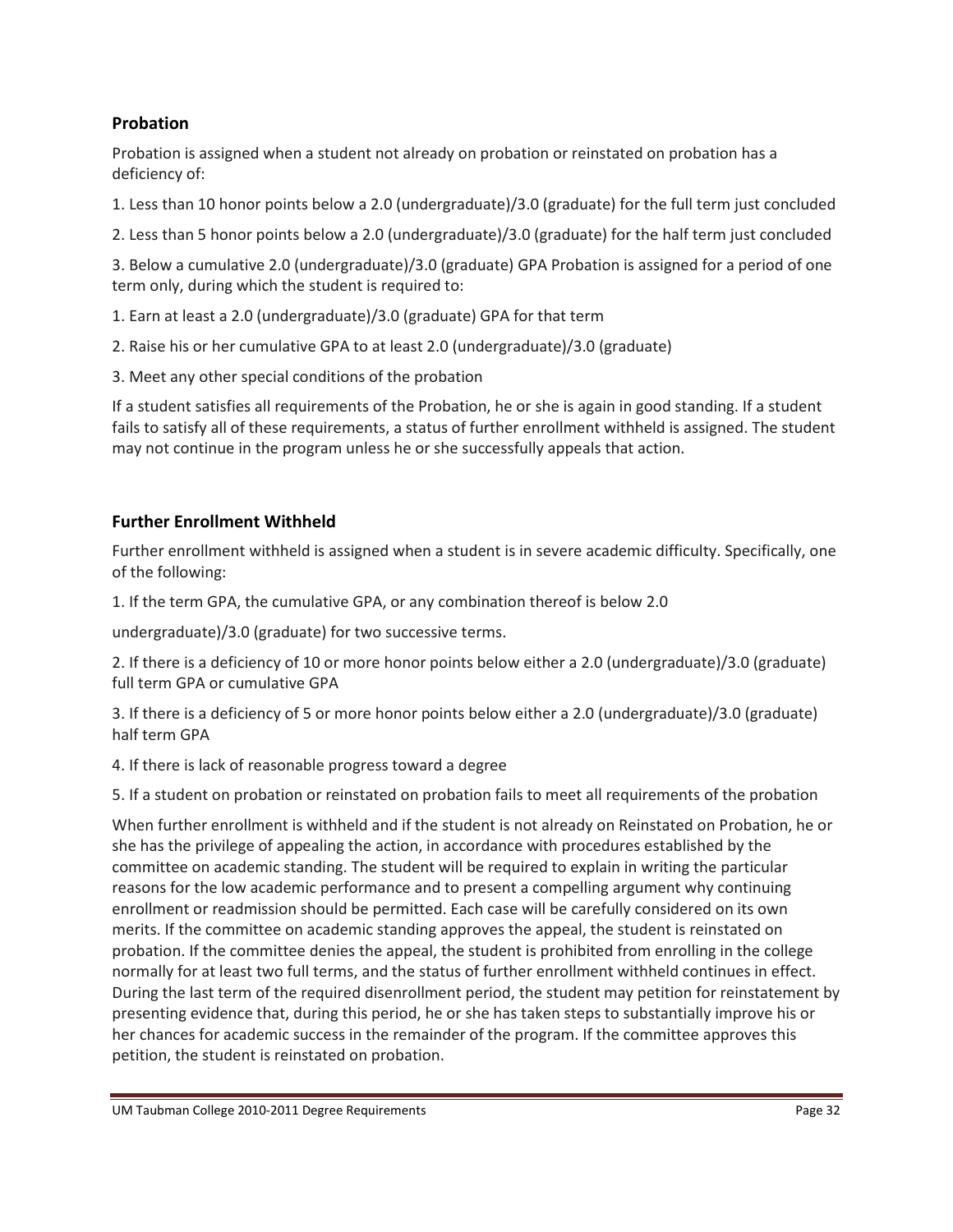# **Reinstated on Probation**

Reinstated on probation is assigned following a student's successful appeal, or subsequent petition, of further enrollment withheld. Reinstated on probation is assigned for a period of one term only during which the student is required to:

1. Earn at least a 2.0 (undergraduate)/3.0 (graduate) GPA for the term, unless a higher GPA is prescribed by the committee on academic standing

2. Raise his or her cumulative GPA to a level prescribed by the committee on academic standing

3. Meet any other special conditions of the probationary reinstatement

If a student satisfies all requirements of the probationary reinstatement and has a cumulative GPA of at least 2.0 (undergraduate)/3.0 (graduate), he or she is again in good standing. If a student satisfies all conditions of the probationary reinstatement except that the cumulative GPA is still below 2.0 (undergraduate)/3.0 (graduate), he or she is on probation. If a student fails to satisfy the requirements of the probationary reinstatement, further enrollment is automatically withheld and further appeal for continuing enrollment is not permitted.

# **Plagiarism**

Plagiarism is knowingly presenting another person's ideas, findings, images or written work as one's own by copying or reproducing without acknowledgement of the source. It is intellectual theft that violates basic academic standards. In order to uphold an equal evaluation for all work submitted, cases of plagiarism will be reviewed by the individual faculty member and/or the Program Chair. Punitive measures will range from failure of an assignment to expulsion from the University. Full academic policies are posted on each of the program websites.

# **IVG: STUDENT APPEALS**

## **Student Appeal Procedure**

It is the purpose of the appeal procedure to provide undergraduate and graduate students and faculty with a mechanism for review of student and faculty allegations about matters pertaining to student conduct, performance and status and/or faculty misconduct. The appeal procedure shall be available to both student and faculty members of Taubman College for review of grievances of academic matters, including, but not limited to:

- 1. All aspects of the degree process involving grading, evaluation, or status
- 2. Unjustified denial of student access to data or misappropriation of student data
- 3. Professional misconduct toward students

4. Unfair, discriminatory, or intimidating treatment of students, including sexual intimidation and discrimination due to disability

5. Discipline or other action taken as a result of allegations or findings of student academic misconduct involving plagiarism, cheating, fabrication, falsification of records or official documents, intentional